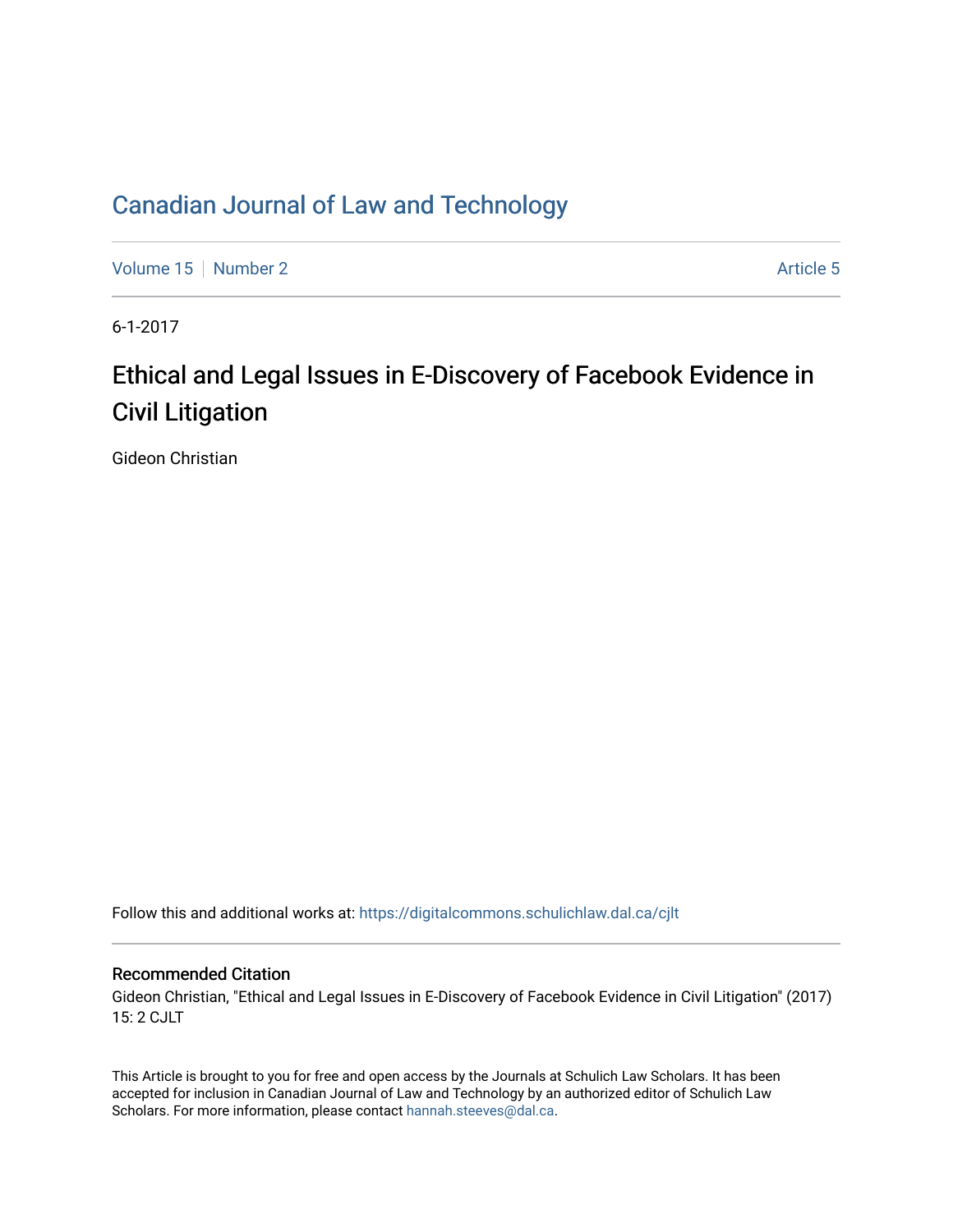# **Ethical and Legal Issues in E-Discovery of Facebook Evidence in Civil Litigation**

Gideon Christian PhD\*

## Table of Contents

- 1 Introduction
- 2 Facebook The Goldmine of Personal Information
	- i Privacy Settings
		- a Public profile
		- b Private profile
- 3 The Concept of E-Discovery in Civil Litigation
- 4 Facebook Evidence in Civil Litigation
- 5 Ethical Issues in Informal Discovery of Facebook Evidence in Civil Litigation
	- i The duty of a lawyer to investigate facts in social media
	- ii Duty to preserve social media evidence related to litigation
	- iii Informal discovery of Facebook evidence and the rule prohibiting contact with a represented person
- 6 Legal Issues in Formal E-Discovery of Facebook Evidence in Civil Litigation
- 7 Conclusion

# **1. INTRODUCTION**

With some two billion monthly active users in the second quarter of 2017, Facebook is undisputedly the most active and popular social network worldwide.<sup>1</sup> This popularity makes Facebook, as a social media platform, a veritable source for evidentiary discovery in civil litigation. Increasing numbers of litigants and litigating counsel are consulting Facebook for important evidentiary information about opposing parties in family, labour, tort and other actions. However, the novelty of social media platforms as sources of evidence in civil litigation comes with ethical and legal challenges which must be addressed. These challenges include the ethical obligations of legal counsel involved in social media electronic discovery (e-discovery), as well as the process for discovering,

LL.M (Law and Tech), PhD (uOttawa). Counsel, Evidence Management Team, Department of Justice Canada. Adjunct Professor at Faculty of Law, University of Ottawa. Email: cgideon@uottawa.ca. The views expressed in this paper are strictly those of the author. They do not represent the views or the positions of the Department of Justice or those of the Government of Canada.

<sup>&</sup>lt;sup>1</sup> "Number of monthly active Facebook users worldwide as of 2nd quarter 2017 (in millions)", Statista (Accessed 22 August 2017), online: <https://www.statista.com/ statistics/264810/number-of-monthly-active-facebook-users-worldwide/>.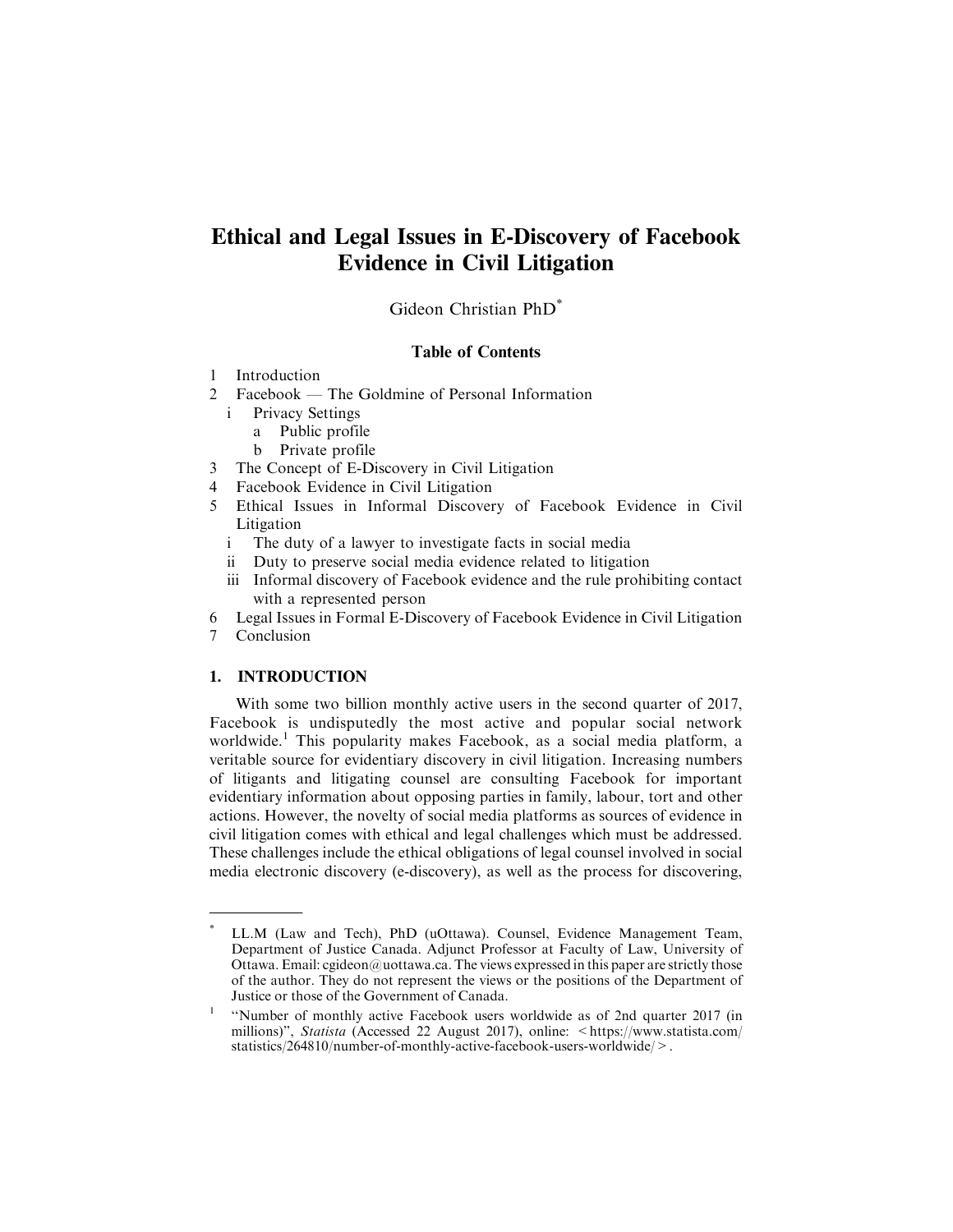preserving and collecting relevant social media evidence in the course of litigation.

This paper examines ethical and legal issues in social media e-discovery in the course of civil litigation with focus on personal injury litigation. The paper begins with a general overview of Facebook as a social media platform, then it proceeds to examine the ethical issues involved in social media e-discovery by counsel in light of the Federation of Law Societies of Canada's Model Code of Professional Conduct. The paper concludes with an examination of how case law across selected jurisdictions in Canada has sought to address the legal issues arising from e-discovery of Facebook evidence in civil litigation. While this paper focuses on Facebook (the most popular social media platform), the issues raised and discussed also apply to other social media platforms.

#### **2. FACEBOOK — THE GOLDMINE OF PERSONAL INFORMATION**

From humble beginnings as a social media platform for Harvard students, Facebook has grown to become the social media network with the highest concentration of users across the globe. With this mass of people comes a mass of personal information.<sup>2</sup> Strangely but factually, information that people are traditionally protective of and unwilling to share with strangers are now almost freely available to similar strangers now represented as ''friends" on Facebook. Facebook evidence is of particular interest in e-discovery because it exists in electronic format. In other words, it is electronically stored information (ESI).

Creating a Facebook account is relatively easy. With a functional email account, anyone at least 13 years of age can sign up for an account.<sup>3</sup> Once an account is created, the user now has a Facebook profile in which the user can upload personal information like age, contact information, city and country of residence, work and educational history, relationship status, etc. The user can then build a personal Facebook network by requesting to be ''friends" with other users, as well as accepting similar requests from other users on Facebook. These "friends" may include people actually known to the user as well as total strangers.

A user could also establish relationships with other members of the network by opting to ''Follow" them. When you ''follow" other users, you subscribe to having their posts appear on your News Feed.<sup>4</sup> The user may also "Like" the

<sup>&</sup>lt;sup>2</sup> See Pamela D. Pengelley, "Fessing Up Facebook: Recent Trends in the Use of Social Network Websites for Insurance Litigation" (2009) 7 Canadian Journal of Law & Technology 319. Pengelley noted that the vast amount of information users voluntarily upload on Facebook can be a goldmine or smoking gun depending on what the lawyer decides to do with such information.

<sup>3</sup> Domestic laws in South Korea and Spain set the age higher, at 14 years. See ''How do I report a child under the age of 14 in South Korea or Spain?", Facebook (Accessed 22 August 2017), online: <https://www.facebook.com/help/100532533374396?helpre $f$  = related >.

<sup>&</sup>lt;sup>4</sup> "What does it mean to follow someone or a Page?", Facebook (Accessed 22 August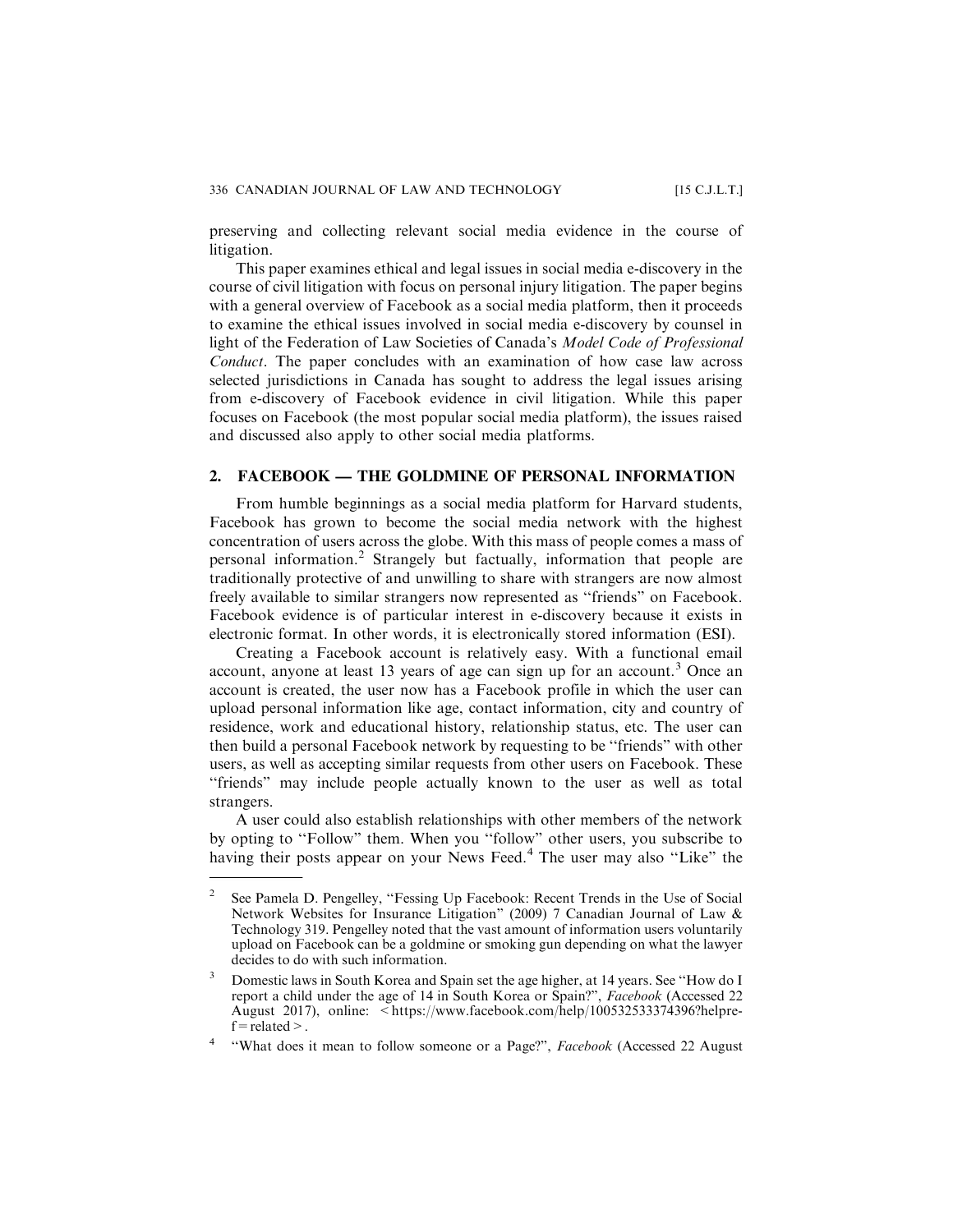Facebook pages of businesses, organizations, or brand profiles. This feature enables the "liked" pages to post updates on the user's "Timeline".<sup>5</sup>

Perhaps the most important evidential features on Facebook (in the context of personal injury litigation) are the features that allow users to upload digital photographs and videos to their profile to be viewed (subject to predetermined restrictions if any) by other users and the public. Also important is the feature that allows users to post comments on personal pages or walls, as well as those of other users. As we shall see later, these photographs, videos and wall posts are often the subject matter of e-discovery by litigants in civil litigation.

#### **i. Privacy Settings**

Facebook privacy settings allows users to determine the audience they would like to share their information with. Thus, a user could restrict the information or part thereof to a customized group of individuals, all ''friends", members of a group, or the public.<sup>6</sup> To this effect, Facebook users usually have public and private aspects of their profile.

#### *a. Public profile*

A user's public profile will usually include basic information which by default are made accessible to the public such as name, profile picture and cover photo, gender, network (e.g., school or work), unique user account number, etc.<sup>7</sup> Other information that could be found in a Facebook user's public profile includes information posted by the user on other Facebook pages or in public groups. Also, some information not originally made public by a Facebook user could be made public by the user's Facebook ''friends". Information shared privately with ''friends" could be made public by the ''friends", or accessible to their audience depending on the friends' privacy settings. $8$  If during the posting of any information on Facebook, the user is not prompted or given the option to select his audience or privacy setting, such information will be public and hence part of the user's public profile. A user could also decide to make information contained in his private profile public by adjusting the privacy setting of such information from private to public. A search of a user's profile on the internet would generally reveal the public profile of the user.

<sup>2017),</sup> online: <https://www.facebook.com/help/279614732052951?helpref=about content>.

 $5$  Ibid.

<sup>&</sup>lt;sup>6</sup> See "Data Policy", *Facebook* (Accessed 22 August 2017), online:  $\leq$ https://www.facebook.com/full\_data\_use\_policy>.

See "What is Public Information?", Facebook (Accessed 22 August 2017), online:  $\langle$ https://www.facebook.com/help/203805466323736?helpref=related>.

<sup>&</sup>lt;sup>8</sup> For example, if User B is tagged on a picture uploaded in User A's private profile, such picture may be accessible to User B's ''friends" or the public depending on User B's privacy settings.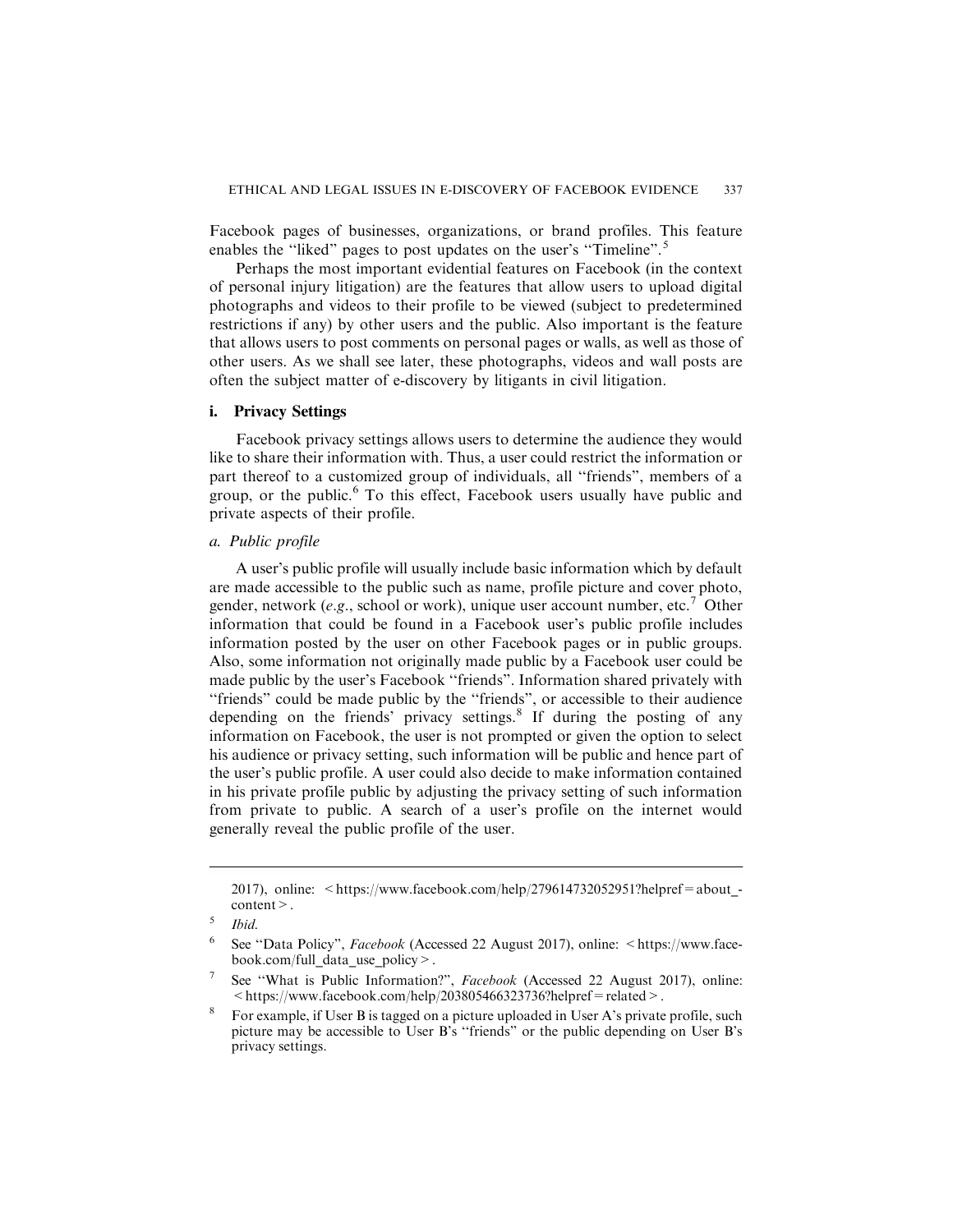#### *b. Private profile*

Information contained in a user's private profile is information which by default is not publicly accessible by anyone other than the user,  $9$  as well as information which the user has deliberately opted to restrict to a certain group of people. There is no clear intention to share such information with the public. Hence there is to some extent a reasonable expectation of privacy by the user in respect of this information. Information in the private profile of a Facebook user will generally include photographs, videos, or wall postings that the user had opted to share with a defined group. Such information is not usually accessible to the public without express permission by the user. Access to the private profile would usually require request for ''friendship" with the user. While the grant of such request would imply a consent by the user to share certain information on the private profile, it should be noted that access to some information on the private profile may require further authorization by the user.

Facebook also provides a medium for communication between users. Facebook's messaging application allows users to send private messages to other users on Facebook. Such messages are part of the user's private profile and are accessible only by the recipient(s). Thus, it has been noted that the personal information stored in a user's Facebook profile goes beyond the information created by the user for the purpose of sharing with the public to ''information the user shielded from others through the website's privacy settings or that was compiled or created by the website."<sup>10</sup>

Facebook as a social media platform is built on the concept of openness and the sharing of information. It provides a forum for people to share with others, information about how they live their social lives.<sup>11</sup> Thus, it should not come as a surprise when people become ''friends" online with total strangers and share with them detailed personal information that they ordinarily would not even share with real friends in the real world. While joining a platform built on openness and sharing does not amount to a total waiver of privacy, the extent to which privacy considerations apply or should be applied to evidential information from social media, especially in the context of civil litigation, is debatable.

<sup>9</sup> For example, log-in history and information.

<sup>10</sup> Agnieszka A. McPeak, ''The Facebook Digital Footprint: Paving Fair and Consistent Pathways to Civil Discovery of Social Media Data" (2013) 48 Wake Forest Law Review 101 at 122.

See Leduc v. Roman, 2009 CarswellOnt 843, 73 C.P.C. (6th) 323 (Ont. S.C.J.) at para. 31 [Leduc] where Browne J. noted that, "Facebook is not used as a means by which account holders carry on monologues with themselves; it is a device by which users share with others information about who they are, what they like, what they do, and where they go, in varying degrees of detail."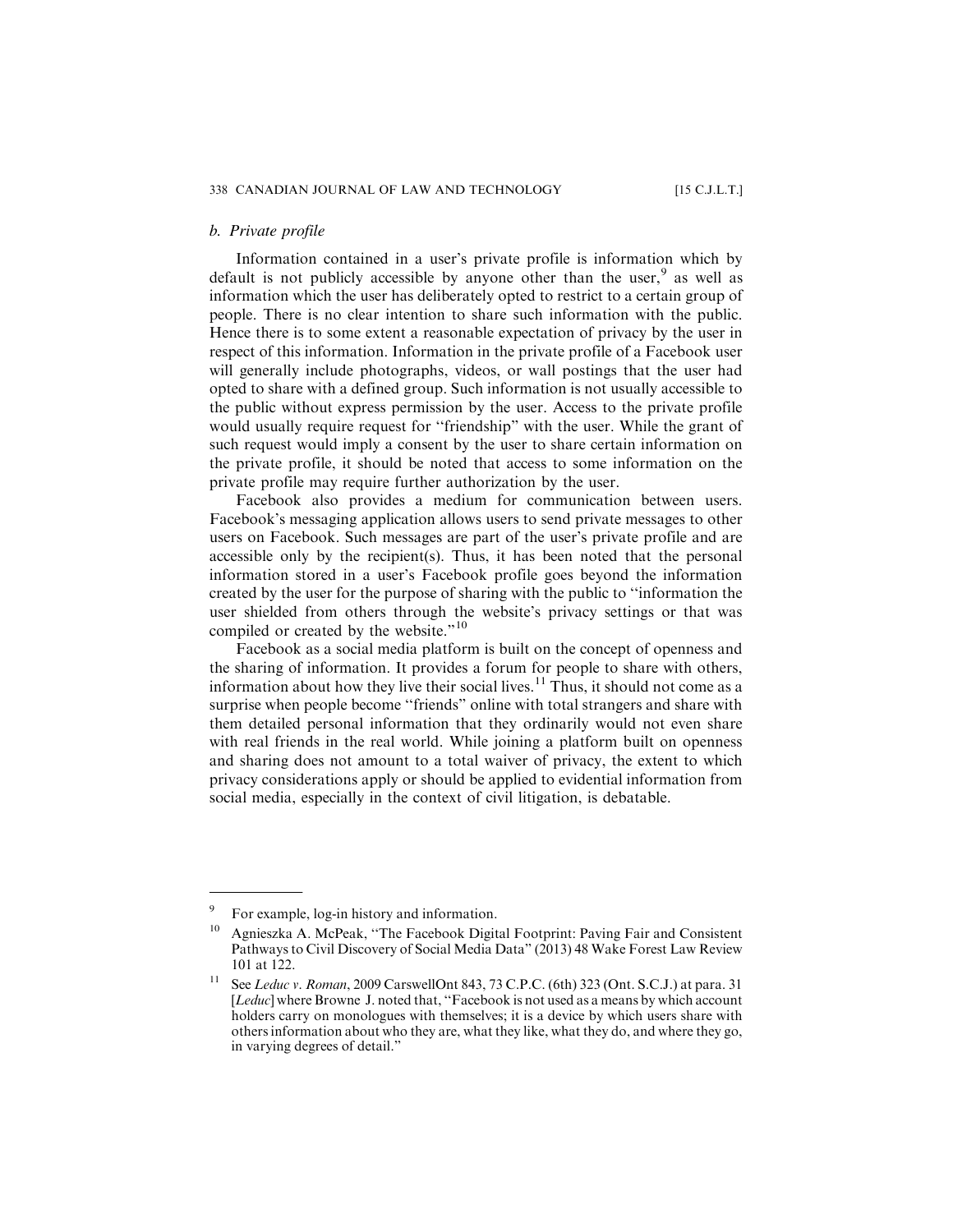## **3. THE CONCEPT OF E-DISCOVERY IN CIVIL LITIGATION**

In the context of civil litigation, e-discovery can be defined as an aspect of litigation practice that involves the identification, preservation, and collection of electronically stored information related to litigation. Electronic discovery is part of the broader concept of discovery in civil litigation, though e-discovery is specifically limited to electronically stored information. All rules that apply in discovery, to the extent that they are applicable to electronic documents, will apply in e-discovery. Discovery in civil litigation is governed by *Rules of Court* or Rules of Civil Procedure (as applicable) in the various provinces. In Ontario, these rules include Rule 30 (documentary discovery), and Rule 31 (oral discovery).<sup>12</sup> The purpose of discovery in civil litigation is to enable the parties to know what case they will have to meet at trial and thus prevent surprises, and to narrow issues in contention.

There are professional and legal obligations imposed on litigating counsel with respect to discovery in civil litigation. In the province of Ontario, these obligations are found in the Rules of Professional Conduct<sup>13</sup> and Rules of Civil *Procedure.*<sup>14</sup> Rule 30.02(1) and (2) of the *Rules of Civil Procedure* imposes a positive obligation on litigating parties to disclose ''[e]very document relevant to any matter in issue in an action that is or has been in the possession, control or power of a party to the action".<sup>15</sup> Where a party is represented by a lawyer, the lawyer has a legal obligation to certify on an affidavit that he or she has explained to the client: "(a) the necessity of making full disclosure of all documents relevant to any matter in issue in the action; and (b) what kinds of documents are likely to be relevant to the allegations made in the pleadings."<sup>16</sup>

This obligation on the part of the lawyer is further reinforced by the Law Society of Upper Canada's Rules of Professional Conduct which provide:

Where the rules of a tribunal require the parties to produce documents or attend on examinations for discovery, a lawyer, when acting as an advocate

(a) shall explain to their client

- (i) the necessity of making full disclosure of all documents relating to any matter in issue, and
- (ii) the duty to answer to the best of their knowledge, information, and belief,

any proper question relating to any issue in the action or made discoverable by the rules of court or the rules of the tribunal;

<sup>&</sup>lt;sup>12</sup> Ontario, *Rules of Civil Procedure*, r. 30-31 [Ontario RCP]. See also Ontario RCP, r. 32, r. 33 and r. 35 (inspection of property, medical examination and written discovery, respectively).

<sup>&</sup>lt;sup>13</sup> See Law Society of Upper Canada, *Rules of Professional Conduct*, online:  $\langle$ http:// www.lsuc.on.ca/with.aspx?id=2147502061#ch1\_sec1\_citation>.

<sup>&</sup>lt;sup>14</sup> Ontario RCP, *supra* note 12.

 $15$  *Ibid, r.* 30.02(1)-(2).

 $16$  *Ibid, r.* 30.03(4).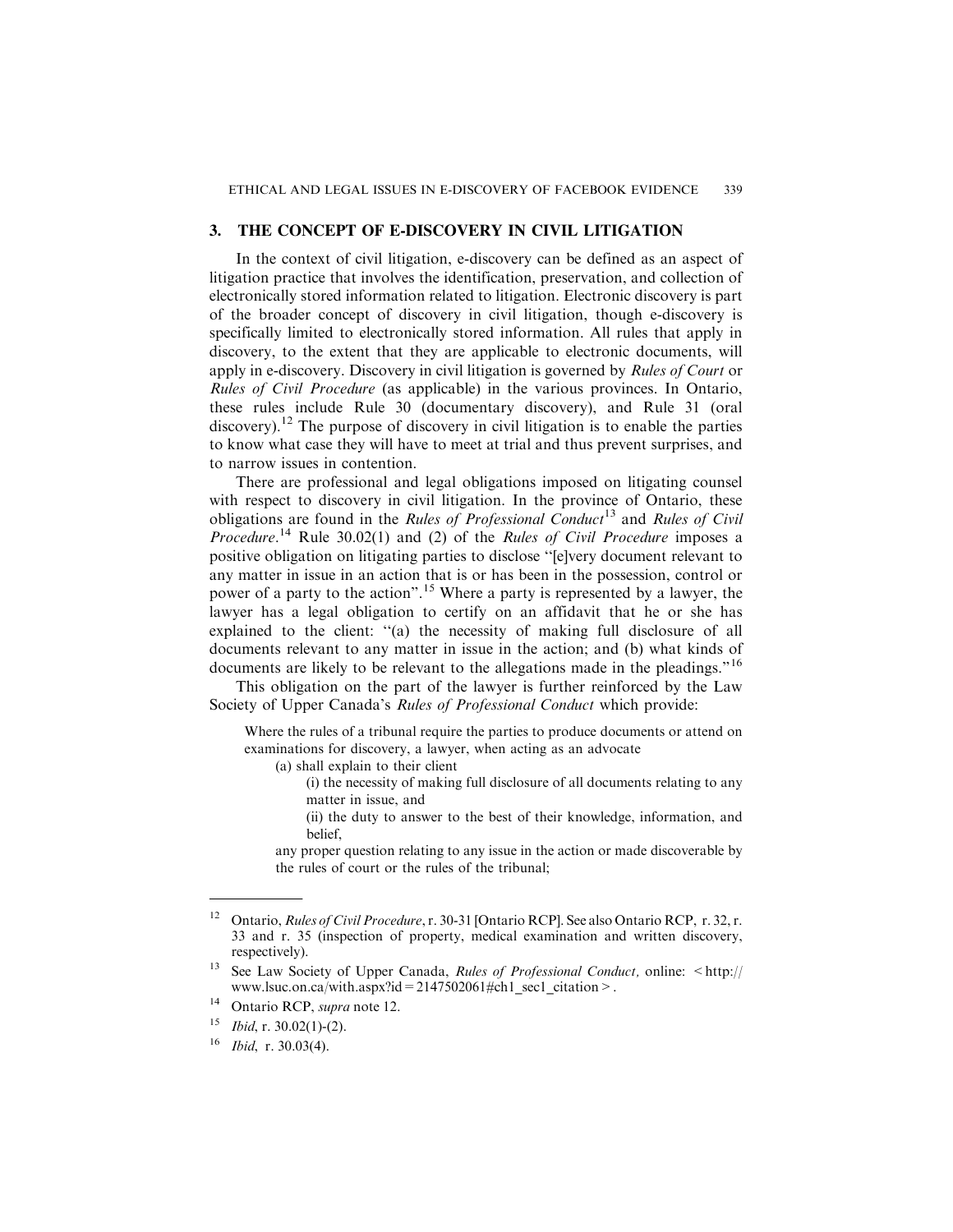(b) shall assist the client in fulfilling their obligations to make full disclosure; and

(c) shall not make frivolous requests for the production of documents or make frivolous demands for information at the examination for discovery.<sup>17</sup>

Having briefly highlighted the discovery obligations of lawyers in civil litigation, it is important to now turn our attention to the discovery obligations of parties to the litigation. Rule 30 imposes dual obligations on litigating parties — an obligation to *disclose* and *produce* a "document relevant to any matter in issue in an action that is or has been in the possession, control or power of a party to the action".<sup>18</sup> Thus, a party has an obligation to disclose or inform the other party of the existence of all documents the disclosing party deems to be relevant to any issue in the action. Similarly, the party has an obligation to produce all document that the party has disclosed as being relevant to any issue in the action. This latter obligation is subject to a claim of privilege. Hence, while a party must disclose the existence of all documents that it thinks are relevant (even if the documents are privileged), it is not obligated to produce relevant documents for which it asserts a valid claim of privilege.

Compliance with the obligation to disclose and produce relevant documents is a vital aspect of the civil litigation process. Hence Browne J. noted in Leduc v. *Roman*<sup>19</sup> that "[p]roper compliance with this obligation is so critical to the functioning of our civil system of justice that each party must produce a sworn affidavit identifying relevant documents."<sup>20</sup>

It is important to note that while the Rule vests the party in possession of the document with the onus of determining relevance and privilege (at the initial stage), there is the possibility that a party may try to whittle down the relevancy with respect to some documents, or improperly assert privilege over documents. Hence, an opposing party could bring a motion under Rule 30.06 to show that potentially relevant documents have not been disclosed, or that privilege has been improperly asserted over some relevant documents. Such an application must be based on evidence as opposed to mere speculation. However, in determining the level of evidence required, it is necessary for the court to take into consideration the fact that the party with the burden of proof is not the party in possession of the documents.<sup>21</sup>

Vital to the understanding of this rule in the context of e-discovery is the meaning of ''document". Rule 30.01 defines ''document" in the context of documentary disclosure to include ''a sound recording, videotape, film, photograph, chart, graph, map, plan, survey, book of account, and data and

 $17$  *Ibid*, r. 5.1-3.1.

<sup>&</sup>lt;sup>18</sup> See r. 30.02(1)-(2), *ibid*: The obligation to disclose is subject to any claim of privilege in respect of the document.

<sup>&</sup>lt;sup>19</sup> Leduc, supra note 11.

 $20$  *Ibid* at para. 12.

<sup>&</sup>lt;sup>21</sup> RCP Inc. v. Wilding, 2002 CarswellOnt 2275, [2002] O.J. No. 2752 (Ont. S.C.J.).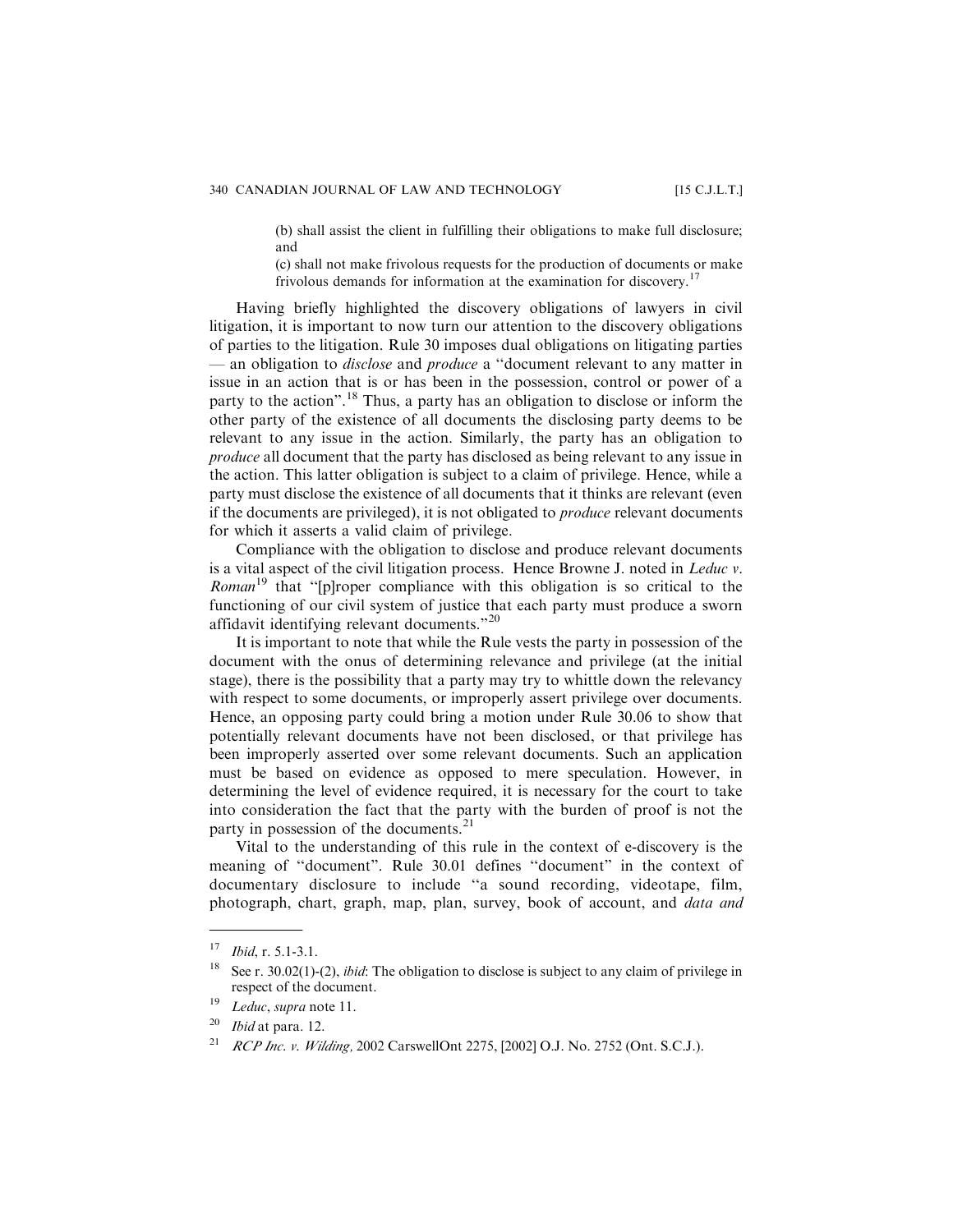information in electronic form".<sup>22</sup> This definition is broad enough to cover not just all information on social media platforms but also 'metadata', or information relating to a user's activity on the platform such as log-in information and usage history, as well as time spent on the platform.<sup>23</sup> The Ontario Superior Court of Justice has long held that posted materials from online social networking sites like Facebook are ''data and information in electronic form" and qualify for production under the Rules of Civil Procedure as ''documents".<sup>24</sup> In the light of the growing use of social media platforms like Facebook, as well as the continuous volumes of potentially relevant information posted on social media, a lawyer's legal and professional obligation has now expanded to include explanation to the client that information posted on social media sites may be relevant to an issue in the litigation and hence liable for disclosure and production.

In many cases though, rather than rely on the opposing party to self-disclose relevant documents in its ''possession, control or power", lawyers embark on a proactive investigative search and collection of relevant evidence about the opposing party. In the context of informal discovery<sup>25</sup>, this may involve a surreptitious search for, and collection of, electronic information about the opposing party on online social media platforms like Facebook. A lawyer's professional responsibility may indeed impose an obligation to conduct such a search, but as we shall see later, there are ethical issues that a lawyer must take into consideration when doing so.

#### **4. Facebook Evidence in Civil Litigation**

Electronic information from Facebook accounts is fast becoming a very powerful source of evidence for lawyers in civil litigation. Cases in which the defendant initially appeared to have very little chance of success have been won by the defendant, discontinued by the plaintiff, or settled for a fraction of the original claim as a result of ''smoking gun" evidence obtained from a search of the opposing party's Facebook profile. The important role of social media in modern litigation was noted in the New York State Bar Association's Social Media Ethics Guidelines. According to the guidelines, ''[o]ne of the best ways for lawyers to investigate and obtain information about a party, witness, juror or

<sup>&</sup>lt;sup>22</sup> Ontario RCP, *supra* note 12 r. 30.01 (emphasis added).

See Bishop (Litigation Guardian of) v. Minichiello, 2009 BCSC 358 (B.C. S.C.), leave to appeal B.C.C.A. refused 2009 BCCA 555; Conrod v. Caverley, 2014 NSSC 35, 2014 CarswellNS 49 (N.S. S.C.) [Conrod].

Leduc, supra note 11 at para. 27.

<sup>&</sup>lt;sup>25</sup> The term "informal discovery" is used in this paper to refer to informal investigative searching by a party to discover evidence relating to the opposing party (and relevant to the litigation) without any involvement of the opposing party. Unlike formal discovery which is mandated and guided by the applicable rules of the court or rules of civil procedure, there is no legal rule mandating informal discovery. At best, such informal discovery is required and guided by ethical rules especially those relating to competence.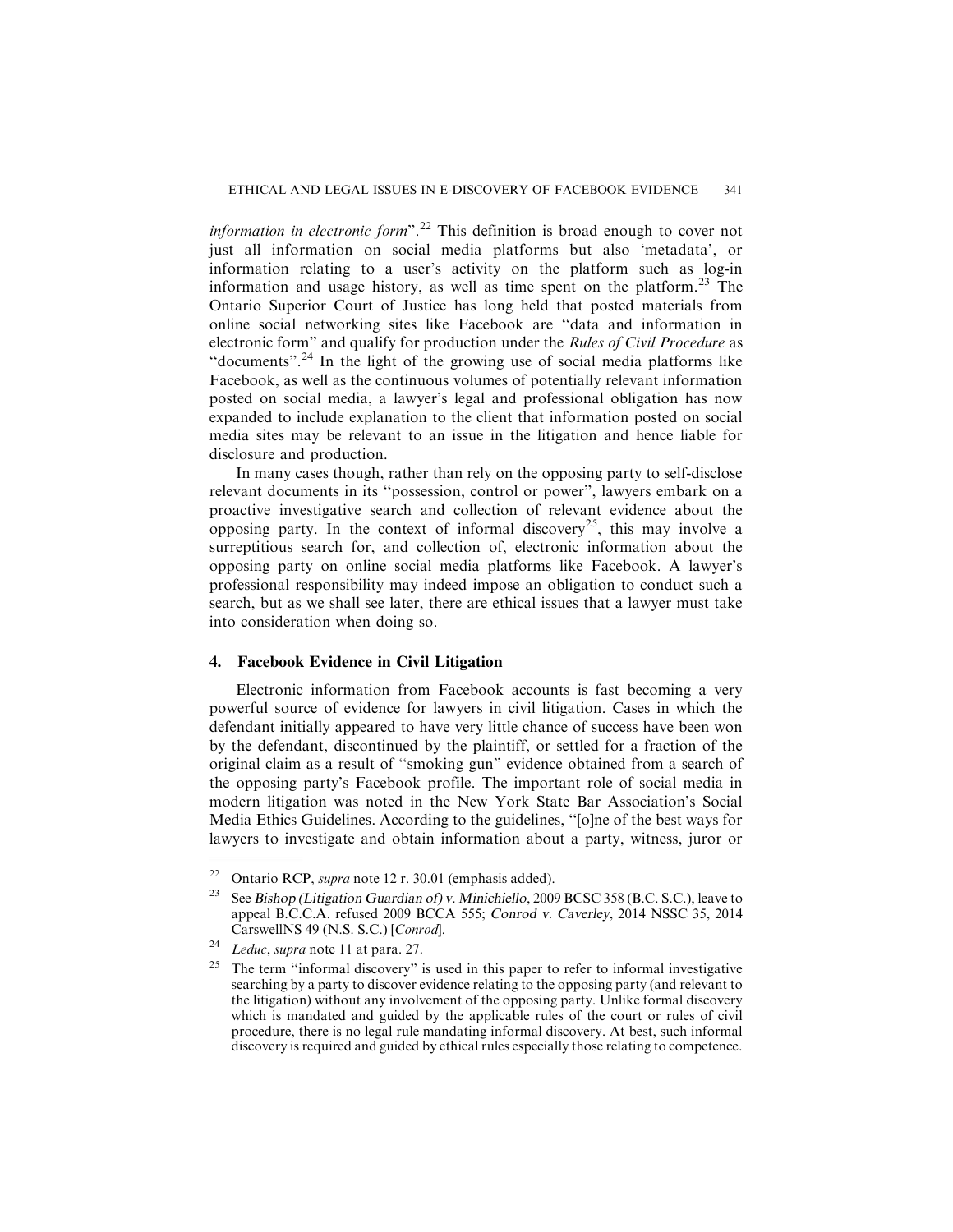another person, without having to engage in formal discovery, is to review that person's social media account, profile, or posts."<sup>26</sup>

Cases from various provincial courts in Canada highlight the vital role of social media evidence in the administration of civil justice. In Terry  $v$ .  $Mullower<sub>z</sub><sup>27</sup>$  the plaintiff initially seemed to have a very good case, until evidence from his Facebook account turned the case on its head. Even the presiding judge in that case noted the strength of the Facebook evidence when he stated:

> ''[w]ithout this evidence, I would have been left with a very different impression of Mr. Terry's [plaintiff's] social life. He admitted as much in cross-examination. After he was confronted with this [Facebook] information which is publicly accessible, he shut down his Facebook account saying he did it because he didn't want ''any incriminating information" in Court."<sup>28</sup>

Similarly, in *Cikojevic v. Timm*,<sup>29</sup> where the defendant in a motor vehicle accident had admitted liability, the plaintiff sought an advance for damages pending trial to assist in funding the cost of rehabilitation and treatment recommended by her experts. The request was based on the fact that her family did not have the resources to fund the treatment. In refusing to order for the payment in advance for damages, Master Keighley noted the lack of evidence to show anything remarkable about the plaintiff's financial circumstances. His decision was based in part on review of some 600 photographs from the plaintiff's Facebook profile which "show her participating in golf, snowboarding, rock-climbing, travel and other social activities all of which have a cost."<sup>30</sup>

Thus, the potential for Facebook profiles to house ''smoking gun" evidence especially in personal injury cases has made it a go-to place for defence lawyers in personal injury litigation.<sup>31</sup> Some lawyers have adopted genius and ingenious

 $26$  New York State Bar Association, Social Media Ethics Guidelines, Commercial and Federal Litigation Section (New York: NYSBA, 11 May 2017), online: <http:// www.nysba.org/socialmediaguidelines17/> [NYSBA Guidelines].

<sup>&</sup>lt;sup>27</sup> 2009 NLTD 56, 2009 CarswellNfld 85 (N.L. T.D.) [Terry].

 $^{28}$  *Ibid*, at para. 105.

<sup>29</sup> 2008 BCSC 74, 2008 CarswellBC 76, [2008] B.C.J. No. 72 (B.C. S.C.) [Cikojevic].

<sup>&</sup>lt;sup>30</sup> Ibid, at para. 47. See also Kourtesis v. Joris, 2007 CarswellOnt 5962, [2007] O.J. No. 3606 (Ont. S.C.J.), where the plaintiff who was injured in a motor vehicle accident claimed damages for future loss of income and permanent loss of enjoyment of life. She claimed to suffer from chronic pain resulting in diminished social life. Facebook evidence emerged during the trial and after the plaintiff had already given evidence. The judge allowed the defence request to introduce the plaintiff's Facebook photographs which were discovered by the defence counsel. Browne J. stated that ''[i]t is clear that the Facebook photographs were an important element of the case." (para. 6) The Facebook evidence was instrumental in reducing the damages awarded to the plaintiff.

<sup>&</sup>lt;sup>31</sup> Christopher J. Edwards and Michael D. Swindley, "The Use and Abuse of Social Media in Civil Litigation: Facebook, Twitter, The Rules of Civil Procedure and The Rules of Professional Conduct" (2011) 38 Adv Q 19.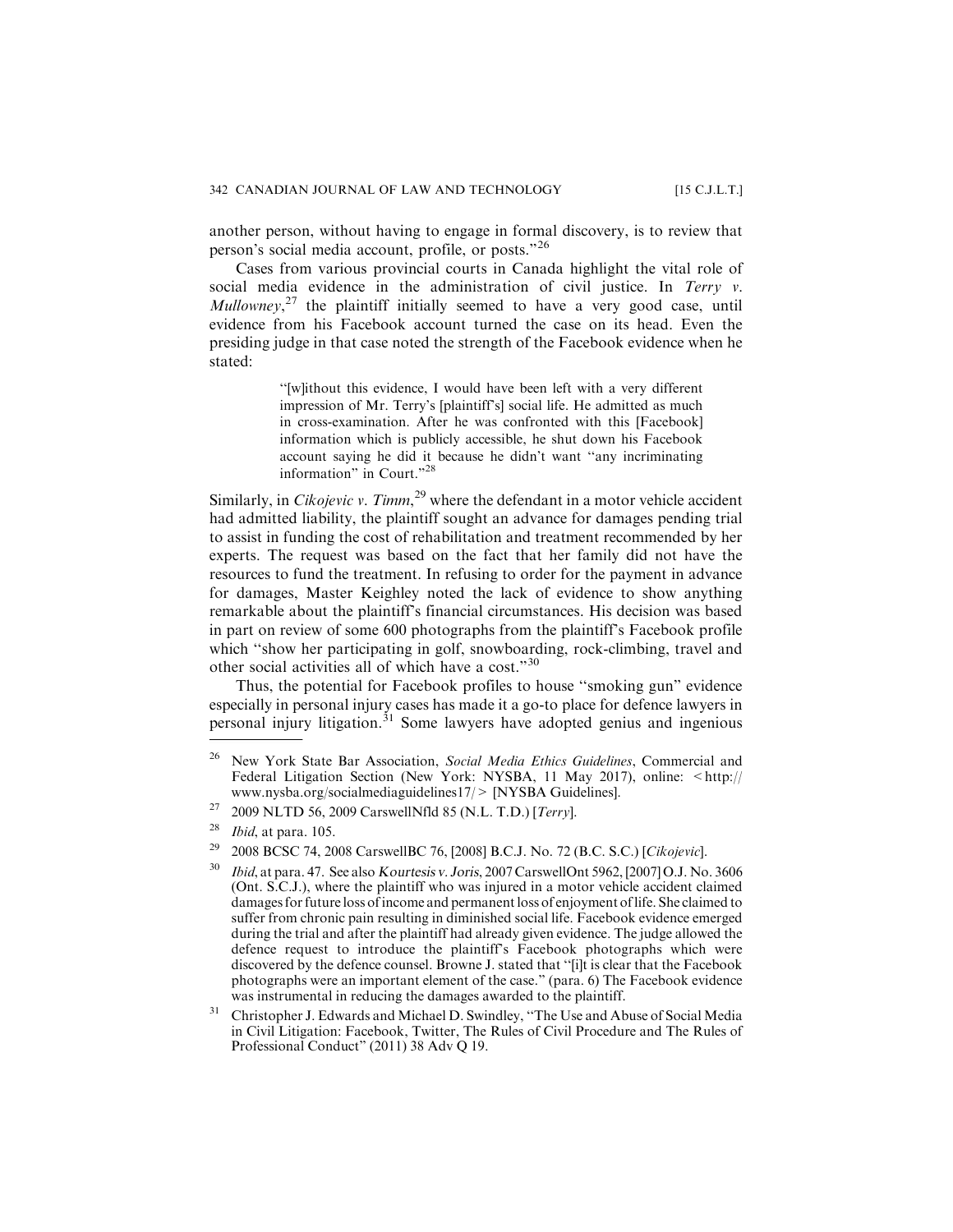means to search for and discover the classic social media or Facebook evidence that may be instrumental in the successful prosecution or defence of their case. However, this practice comes with ethical concerns which will now be examined.

# **5. ETHICAL ISSUES IN INFORMAL DISCOVERY OF FACEBOOK EVIDENCE IN CIVIL LITIGATION**

Lawyers play a very partisan role in our adversarial civil litigation system. The partisan nature of the adversarial system requires that litigation be conducted by the lawyer with the primary goal of advancing the interests of their client. This obligation to the client could sometimes result in conflict with the lawyer's sense of what is right. An extreme view of the lawyer's duty to the client was expressed by Lord Brougham when he asserted that a lawyer ''in the discharge of his duty, knows but one person in all the world, and that person is his client. To save that client by all means and expedients, and at all hazards and costs to other persons, and, amongst them, to himself, is his first and only duty; and in performing this duty he must not regard the alarm, the torments, the destruction which he may bring upon others."<sup>32</sup>

A more moderate view of the lawyer's partisan role in adversarial litigation was expressed by Chief Justice Gibson who was of the view that it is a gross mistake to assert that a lawyer owes fidelity only to his client.<sup>33</sup> Justice Gibson saw the lawyer as a public officer with a duty to the public and the court, in addition to the client. He noted that ''[t]he high and honorable office of a counsel would be degraded to that of a mercenary were [the lawyer] compelled to do the biddings of his client against the dictates of his conscience."<sup>34</sup> The need for ethical standards to guide lawyers in resolving any conflicting interests between the public, the court and the client gave rise to the need for ethical rules in the legal profession.<sup>35</sup> These ethical standards seek to balance (among others things) lawyers' zealous advocacy for their clients with their responsibility to the court and the public.

The primary device used to establish the framework for ethical conduct in the legal profession in Canada is the Model Code of Professional Conduct.<sup>36</sup> The Code imposes standards for professional practice, the compliance with which is

<sup>&</sup>lt;sup>32</sup> The Trial At Large of Her Majesty, Caroline Amelia Elizabeth, Queen of Great Britain; In The House of Lords, On Charges Of Adulterous Intercourse (London: Printed for T. Kelly, 1821).

<sup>33</sup> Rush v. Cavanaugh, 2 Pa. 187 at 189 (1845).

 $34$  Ibid.

<sup>&</sup>lt;sup>35</sup> Russell G. Pearce, "Rediscovering the Republican Origins of the Legal Ethics Codes" (1992) 6 Geo J Leg Ethics 241 at 241-282.

<sup>&</sup>lt;sup>36</sup> See Federation of Law Societies of Canada, *Model Code of Professional Conduct*, As amended 10 March 2016 (Ottawa: FLSC, 2016), online: <http://flsc.ca/nationalinitiatives/model-code-of-professional-conduct/federation-model-code-of-professional-conduct/> [Model Code].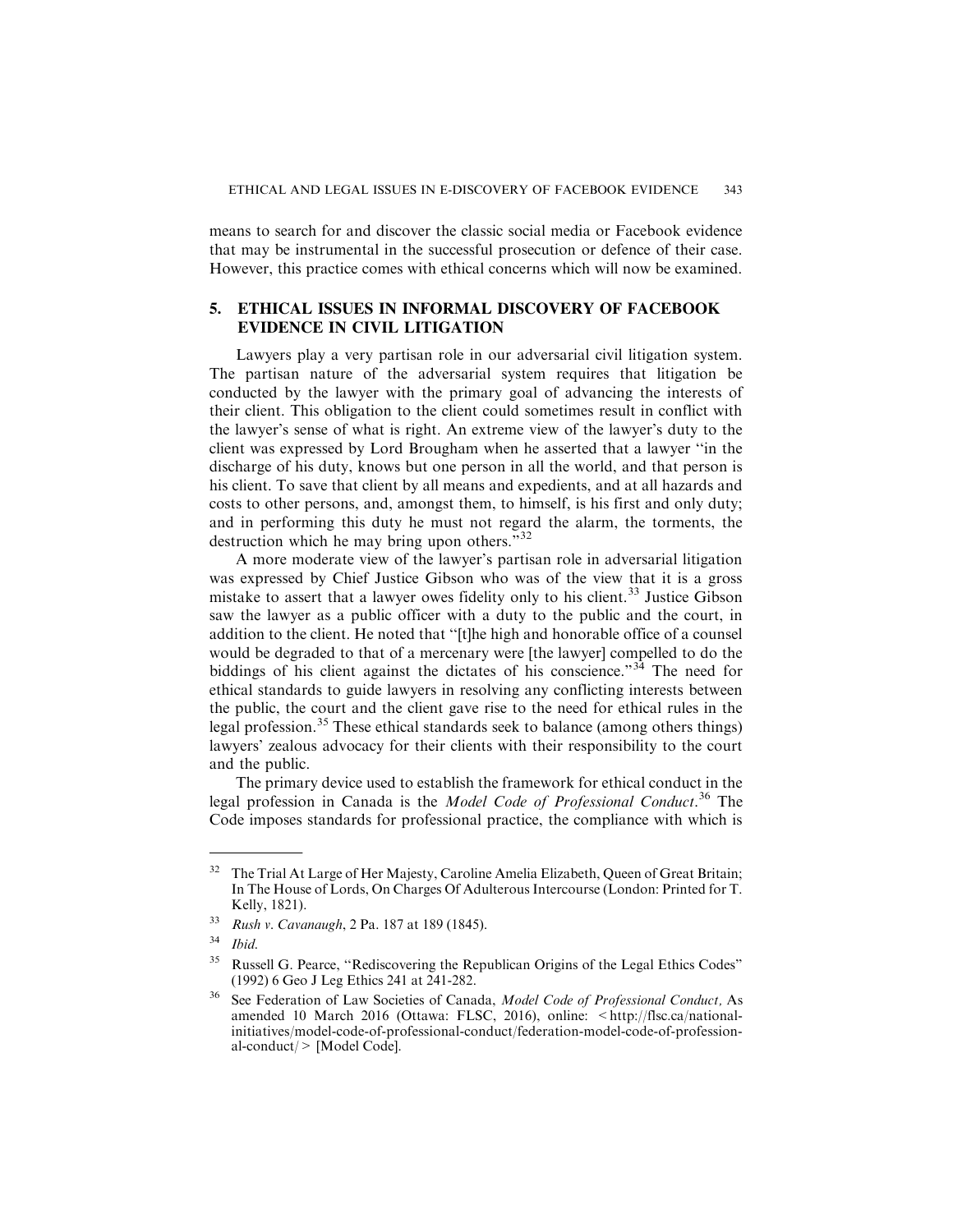mandatory to qualify for practice in the profession. It also seeks to address ethical and professional issues lawyers encounter or are likely to encounter in the course of their practice. While these ethical rules tend to evolve at a very slow pace, some aspects of legal practice, especially those related to new technologies, evolve at a much faster speed, resulting in the ethical rules being outdated or unresponsive to novel and emerging situations that were not contemplated when the code was drafted.

New technologies like social media continue to present a serious challenge with regards to ethical conduct of lawyers in these novel situations. Thus, the legal profession is left with the difficult choice of either adopting new rules, or adapting the existing rules to meet these challenges. Of the two choices, the latter seems to be the easy (though not the most efficient) way out.

Informal discovery of social media evidence in civil litigation is one area where lawyers face ethical issues arising from new technologies. Some legal writers have identified and discussed ethical issues that may arise from the use of social media by lawyers in practice. According to Weltge and McKenzie-Harris,  $37$  the use of social media by lawyers gives rise to ethical issues arising from the following duties: first, the duty of competence, which can be interpreted as imposing an obligation on a lawyer to acquire knowledge about technological changes (including social media platforms) and how they affect legal practice; second, the duty of diligence, which will require the use of social media in the performance of the lawyer's duty to the client, including the investigation and collection of relevant information to prosecute or defend the case; thirdly, the duty of confidentiality, which raises the potential risk of disclosing the client's confidential information in social media; and lastly, the lawyer's ethical duty of supervision which could arise when social media activities are delegated to other personnel in the firm.

While Weltge and McKenzie-Harris and other authors<sup>38</sup> seems to focus generally on the ethical issues that arise from the use of social media by lawyers in the course of their legal practice, McPeak on the other hand focuses on the ethical issues that specifically arise from the use of social media as a tool for

<sup>37</sup> Jessica Weltge and Myra McKenzie-Harris, ''The Minefield of Social Media and Legal Ethics: How to Provide Competent Representation and Avoid the Pitfalls of Modern Technology" (American Bar Association Section of Labor and Employment Law Ethics & Professional Responsibility Committee Midwinter Meeting, 24 March 2017).

See also Christina Vassiliou Harvey, Mac R. McCoy & Brook Sneath, "10 Tips for Avoiding Ethical Lapses When Using Social Media", Business Law Today (January 2014), online: <https://www.americanbar.org/publications/blt/2014/01/03 harvey.html>; Susan Cartier Liebel, "12 Social Media Ethics Issues for Lawyers", Solo Practice University(11 March 2010), online:  $\langle$ http://solopracticeuniversity.com/2010/  $03/11/a$ -dozen-social-media-ethics-issues-for-lawyers/ $>$ ; Phil Brown and David Whelan, ''The Ethics of Social Media for Lawyers", (The Canadian Institute 18th Annual Advertising and Marketing Law Conference, 2012); Christina Parajon Skinner, ''The Unprofessional Sides of Social Media and Social Networking: How Current Standards Fall Short" (2012) 63 SCL Rev 241 at 241  $-$  283 (online:  $\lt$ https://ssrn.com/  $abstraction = 1850741$  > ).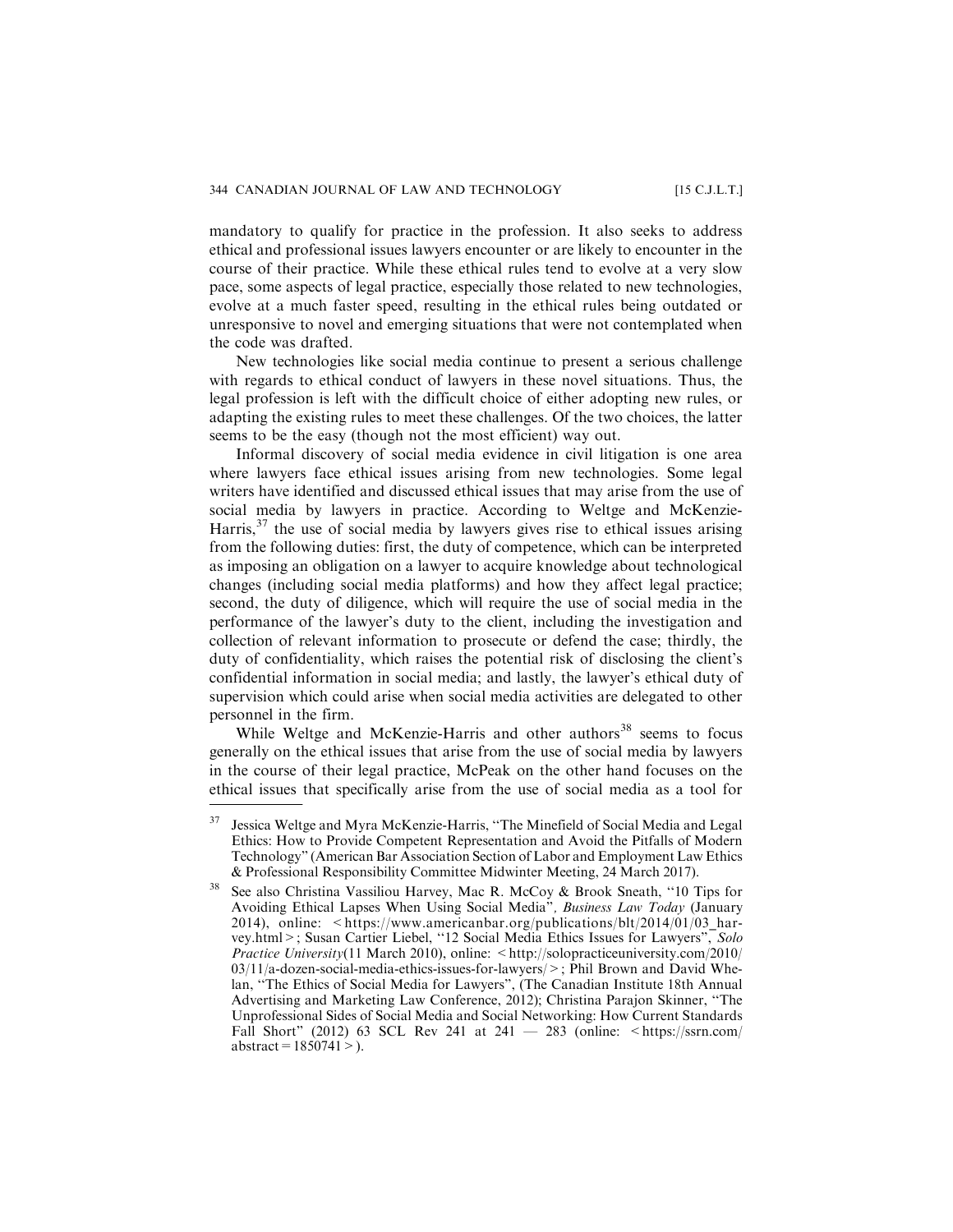informal discovery by lawyers in litigation. To this effect, McPeak identified three areas in social media discovery where ethical issues might arise for lawyers: the duty of a lawyer to investigate facts in social media related to the litigation, the duty to preserve social media evidence related to litigation, and the rule prohibiting contact with a represented party.<sup>39</sup> Going further, this paper will examine these ethical issues in the context of the Model Code of Professional Conduct<sup>40</sup>

### **i. The duty of a lawyer to investigate facts in social media**

It is important to state that the ethical duty of a lawyer in social media ediscovery arises at both the formal and informal stage of the discovery process.<sup>41</sup> Informal discovery refers to the stage in pre-litigation or during litigation when a lawyer embarks on an informal online search for information and evidence in support of or in defence of their client's case. This is different from the formal discovery process in the litigation wherein the parties are obligated by the rules of the court to disclose all relevant evidence in their possession or control to the opposing party.

Rule 3.1 of the Model Code of Professional Conduct sets the standard of competence in the performance of legal services undertaken by a lawyer on the client's behalf.<sup>42</sup> A competent lawyer is defined in the Rules as "a lawyer who has and applies relevant knowledge, skills and attributes in a manner appropriate to each matter undertaken on behalf of a client."<sup>43</sup> The lawyer possesses not just knowledge of legal principles and procedures in the areas of law in which the lawyer practises, but also relevant knowledge, skills and attributes necessary for ''investigating facts, identifying issues, ascertaining client objectives, considering possible options, and developing and advising the client on appropriate courses of action".<sup>44</sup> The commentary to this rule goes further to state that membership of the legal profession comes with a representation that the lawyer has the requisite knowledge, skill and capability in the practice of law, and the client is entitled to enjoy the benefit of this representation.

Rule 5 outlines the lawyer's duty as an advocate in the administration of justice. Accordingly, ''[w]hen acting as an advocate, a lawyer shall represent the client resolutely and honourably within the limits of the law while treating the tribunal with candour, fairness, courtesy, and respect." The commentary to this

<sup>42</sup> See Model Code, supra note 36, r. 3.1.

<sup>44</sup> See also *ibid*, r.  $3.1-1(b)$ .

<sup>39</sup> Agnieszka McPeak, ''Social Media Snooping and Its Ethical Bounds" (2014), Ariz St LJ 845 at 847 [McPeak, Social Media].

<sup>40</sup> Model Code, supra note 36.

 $41$  The rules in the Code tend to apply more during the informal discovery process. While the formal discovery process is to some extent guided by the Code and the Rules of the Courts, the latter rarely applies in the informal discovery process thus allowing the Code to prevail.

 $43$  *Ibid, r.* 3.1-1.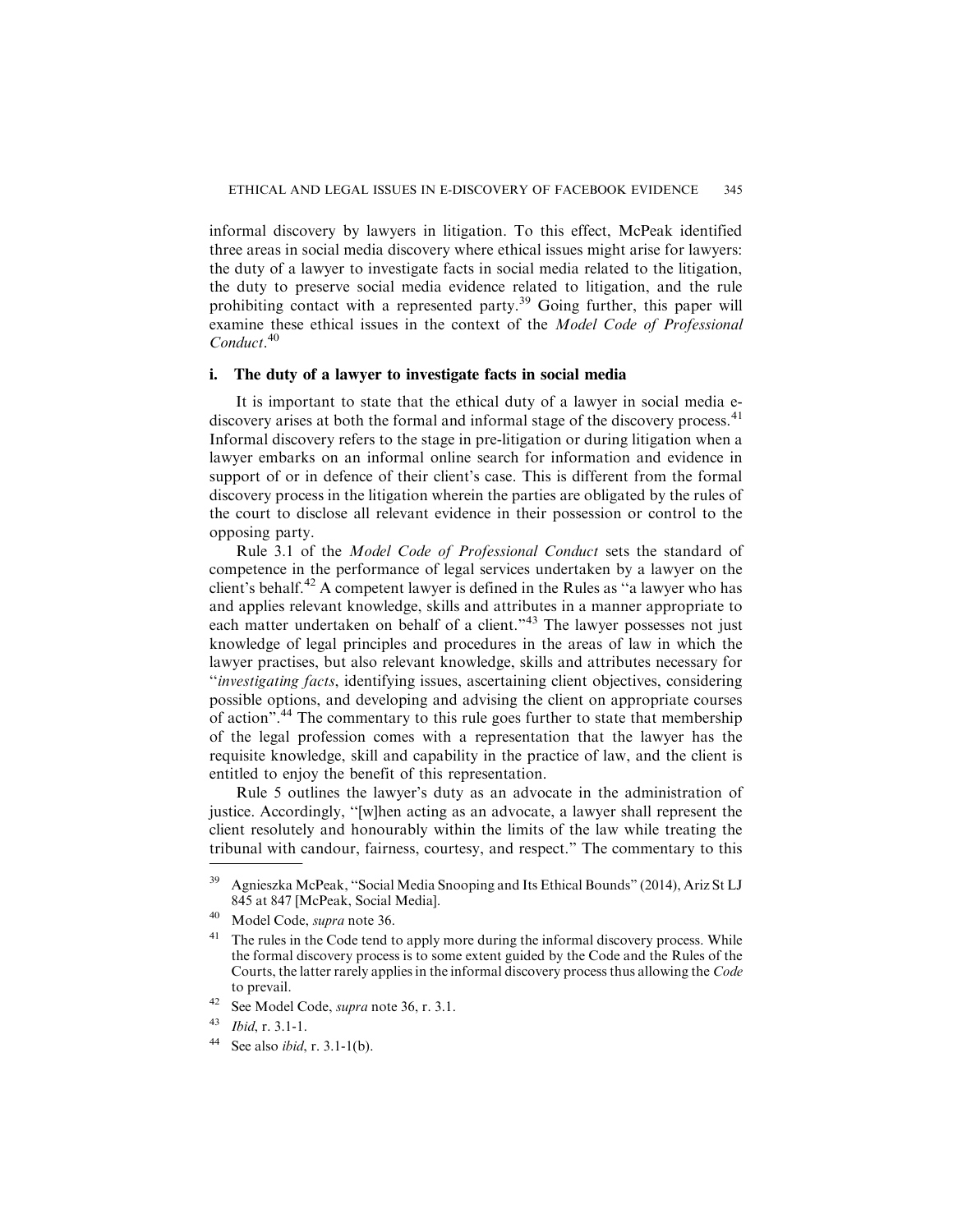Rule goes further to state that a lawyer acting as counsel in litigation has a duty to raise any issue and advance any argument which in the opinion of the lawyer will advance the client's case. The Rule also imposes a duty on the lawyer to raise any ''defence authorized by law." Thus, as noted earlier, a lawyer's position in litigation is zealously partisan. The lawyer has a duty to always protect and promote the interest of their client within the ambit of the Rules and the law.<sup>45</sup> That notwithstanding, this duty to the client is limited by the lawyer's duty to be honest, as well as their duty to the court and the legal profession. Hutchinson noted:

> [i]f the adversary system is to have any chance of working, the court must be able to rely on the fact that it is not being fed out-and-out lies. As advocates, lawyers are under a duty to use tactics that are legal, honest, and respectful of the courts and other tribunals. They must be courteous to the court and the opposing party. In particular, they ought not to employ strategies that are intended to mislead the court or to influence decisions by anything other than open persuasion.<sup>46</sup>

Hence, a lawyer's partisanship does not extend to assisting or permitting the client to engage in dishonest or dishonourable acts or conduct,  $47$  nor does partisanship extend to deliberately attempting to influence the outcome of litigation by misstating facts or suppressing facts that ought to be disclosed, $48$  or ''knowingly assert as true a fact when its truth cannot reasonably be supported by the evidence."<sup>49</sup> Therefore, before asserting claims on behalf of their client, the lawyer has a duty to thoroughly investigate facts upon which the claims are founded. This duty goes beyond merely accepting as true all information provided by the client without further inquiry. It is common for plaintiffs in personal injury litigation to exaggerate the extent of their injury so as to claim damages to which they may not be entitled. While a competent lawyer may rely on medical records or opinions from medical experts in asserting a claim in personal injury litigation, the lawyer should also be conscious of the fact that even medical reports could be flawed especially where they are based on exaggerated information provided by a client.<sup>50</sup>

Considering the growing use of social media evidence in personal injury litigation, a competent plaintiff lawyer may need to investigate social media

- $47$  Model Code, *supra* note 36, r. 5.1-2(b).
- $48$  *Ibid*, r. 5.1-2(e).
- $^{49}$  *Ibid, r.* 5.1-2(g).

<sup>&</sup>lt;sup>45</sup> This duty applies at all stage of the litigation including the discovery stage of the litigation. See Royal Bank of Canada v. Bodanis, 2016 ONSC 2929, 2016 CarswellOnt 6923 (Ont. S.C.J.).

<sup>&</sup>lt;sup>46</sup> Allan C. Hutchinson, *Legal Ethics and Professional Responsibility* (Toronto: Irwin Law, 2006) at 107.

<sup>50</sup> Tambosso v. Holmes, 2015 BCSC 359, 2015 CarswellBC 600 (B.C. S.C.), additional reasons 2015 BCSC 1502, 2015 CarswellBC 2426 (B.C. S.C.), revd 2016 BCCA 373, 2016 CarswellBC 2535, 91 B.C.L.R. (5th) 331 (B.C. C.A.)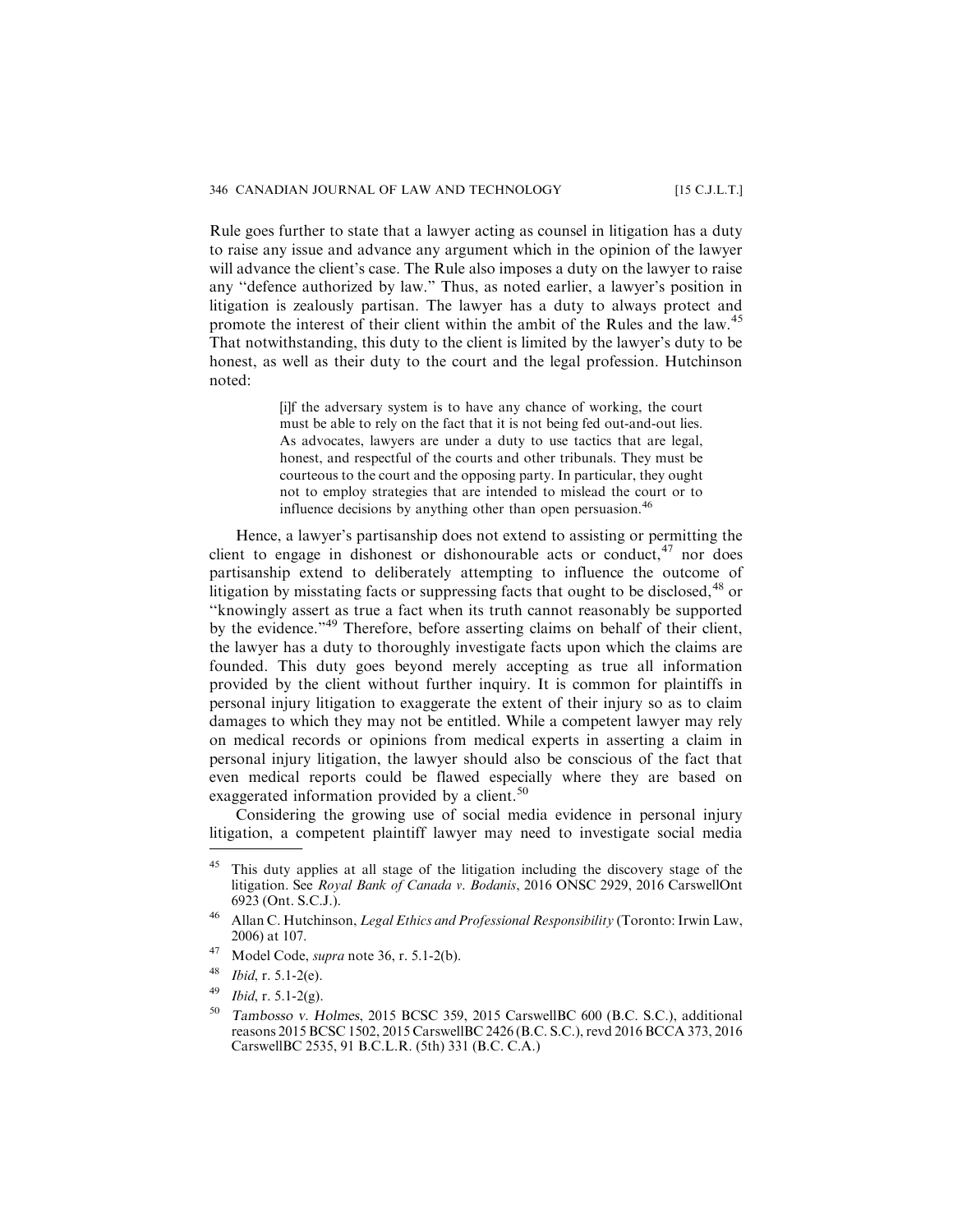evidence or data, especially those relating to their client for the purpose of ascertaining that the claims in the litigation are well-founded. Where the social media evidence clearly contradicts any of the client's claims, the lawyer has a duty not to deliberately influence the outcome of litigation by misstating facts, or knowingly asserting as true a fact which is clearly contradicted by evidence. The lawyer should not advise the client to destroy the evidence. That would amount to advising the client to engage in a dishonest and dishonourable act or conduct contrary to the rules of the profession.

On the part of the defence lawyer, the duty of competence imposes an obligation to investigate facts for the purpose of raising any defence or advancing any argument that will promote the client's case. An increasing number of defence lawyers in personal injury litigation are resorting to informal discovery in social media platforms like Facebook to obtain evidence which in many cases has provided the best defence for their clients. Thus, in investigating every defence open to their client, it is important for the competent lawyer to familiarize themselves with how social media works. Ignorance of how social media works is not an excuse for a lawyer practising law in the age of social media. In fact, competence to practice law in the digital age demands some knowledge of modern technology. For a personal injury lawyer, that entails knowledge of both the formal and informal discovery of social media evidence. To this effect, lawyers cannot afford to be Luddites. Lack of such knowledge comes with an obligation to inform oneself, or consult with another lawyer who possesses such knowledge. $51$ 

#### **ii. Duty to preserve social media evidence related to litigation**

Spoliation occurs when a party destroys, mutilates, alters, or conceals evidence, usually documents (electronic or paper), relevant to litigation.<sup>52</sup> Parties to litigation have a duty at common law to preserve evidence related to the litigation. The duty could also be imposed statutorily when a statute or

 $51$  In early 2017, the Federation of Law Societies of Canada began a consultation with a view to amending the Model Code provision relating to competence by lawyers. The amendment would add commentary 5A to Rule 3.1-2 (Competence). The proposed commentary 5A would read thus: ''To maintain the required level of competence, a lawyer should develop and maintain a facility with technology relevant to the nature and area of the lawyer's practice and responsibilities. A lawyer should understand the benefits and risks associated with relevant technology, recognizing the lawyer's duty to protect confidential information set out in section 3.3". Federation of Law Societies of Canada, Model Code of Professional Conduct: Consultation Report (Ottawa: FLSC, 31 January 2017), online: <http://flsc.ca/wp-content/uploads/2014/10/Consultation-Report-Draft-Model-Code-Amendments-for-web-Jan2017-FINAL.pdf>; See also Guideline No. 1.A of the New York State Bar's Social Media Ethics Guideline, ''A lawyer has a duty to understand the benefits, risks and ethical implications associated with social media, including its use for communication, advertising and research and investigation" (supra note 26) (emphasis added).

Brian A. Garner, ed., *Black's Law Dictionary*, 7th ed. (West Group, 1999).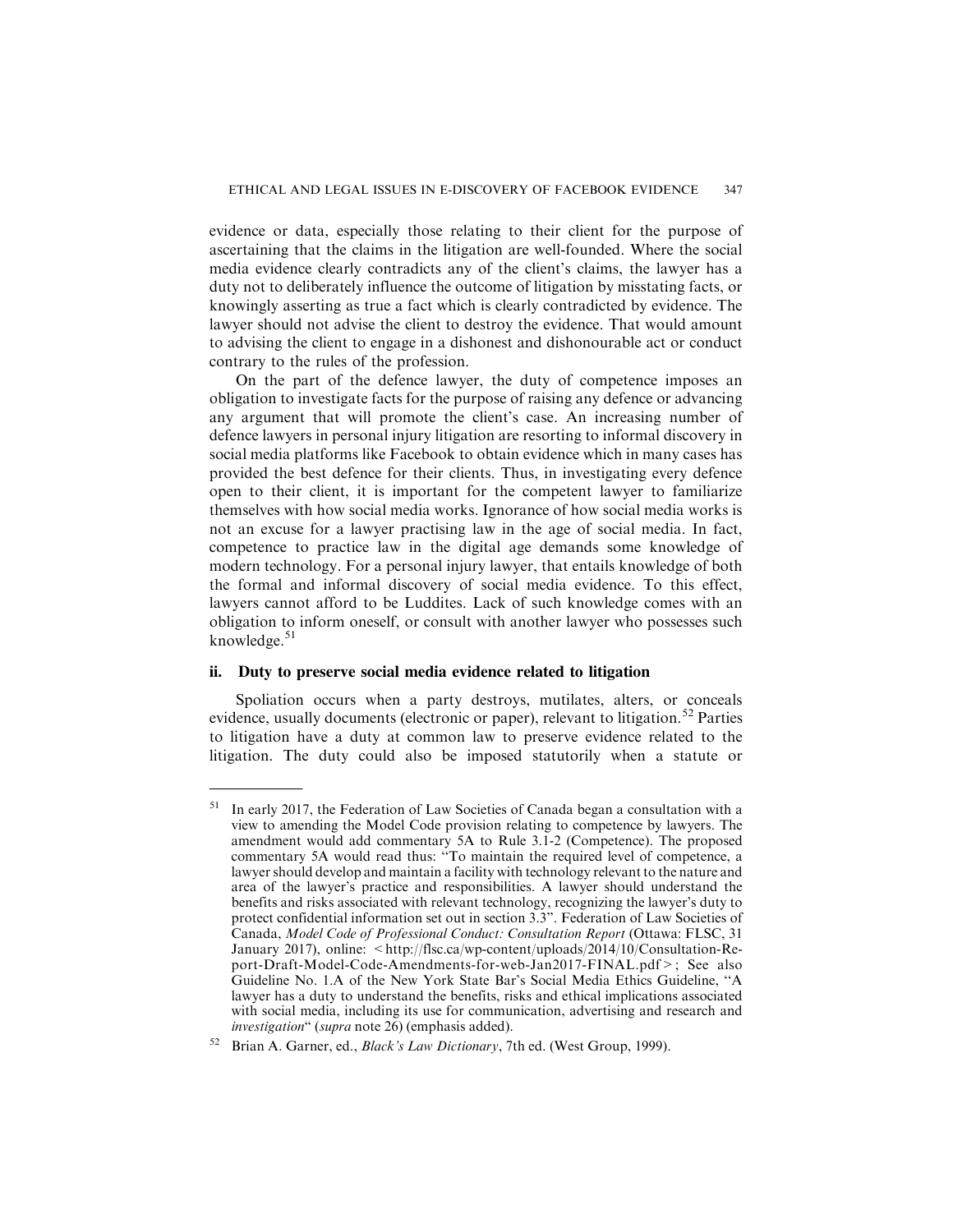regulatory requirement imposes an obligation on the party to preserve such information. The duty to preserve evidence is triggered when a party ''reasonably anticipates litigation<sup>"53</sup> or should have known that the evidence may be relevant to future litigation."<sup>54</sup> The duty is clearly triggered where a party is served with a preservation or litigation hold notice. The party served with such notice has an obligation to preserve the information within the scope of the notice, for example information in its social media account. Even in the absence of such express notice, a lawyer has an ethical obligation to advise their clients to take reasonable steps to preserve evidence related to a pending or anticipated litigation. This duty could be implied from the lawyer's duty not to knowingly suppress or otherwise assist in suppressing facts which ought to be disclosed.<sup>55</sup>

Furthermore, if in the course of investigating social media evidence relating to a client's case the lawyer discovers evidence in the client's social media account which clearly contradicts the client's claim or defence, the lawyer has an ethical duty to advise the client of their obligation to preserve the evidence. The lawyer cannot and should not advise the client to destroy the evidence in order to proceed with the claim or defence. Doing so would amount to encouraging spoliation.

Advising a client to commit spoliation is unlawful and unethical conduct that attracts serious consequences from the court and may give rise to disciplinary action by the profession.<sup>56</sup> In the American case of *Lester v. Allied Concrete*  $Co.,<sup>57</sup>$  the plaintiff lawyer instructed his client to "clean up" his Facebook page so as to destroy evidence detrimental to their claim in the case. The lawyer also came up with a plan to deactivate the plaintiff's Facebook account so that he could respond negatively to any question at examination for discovery regarding his ownership of any Facebook account. The Virginia court awarded a historic \$722,000 in sanction against the lawyer and his client. The sum of \$542,000 was awarded against the lawyer, and \$180,000 against the plaintiff for an ''extensive pattern of deceptive and obstructionist conduct."<sup>58</sup> In addition, the plaintiff lawyer was suspended from practice for five years because of his role in the spoliation of the Facebook evidence.<sup>59</sup>

 $53$  The Pension Committee of the University of Montreal Pension Plan et al. v. Banc of America Securities, LLC et al., 685 F. Supp. (2d.) 456 at 466 (S.D.N.Y. 2010).

<sup>54</sup> Fujitsu Ltd. v. Federal Express Corp., 247 F (3d.) 423 at 436 (2d. Cir. 2001).

<sup>55</sup> See Model Code, supra note 36, r. 5.1-2(e).

<sup>56</sup> Allied Concrete Co. v. Lester, 736 S.E. (2d.) 699 (2013) (Va. Sup. Ct.).

 $57$  Ibid.

<sup>58</sup> Lester v. Allied Concrete Co., Nos. CL08-150, CL09-223 (Va. Cir. Ct. 21 October 2011). See also *Terry*, *supra* note 27.

<sup>59</sup> See Debra Cassens Weiss, ''Lawyer agrees to five-year suspension for advising client to clean up his Facebook photos",  $ABA$  Journal (7 August 2013), online: <http:// www.abajournal.com/news/article/lawyer\_agrees\_to\_five-year\_suspension\_for\_advising client to clean up his  $f$  >.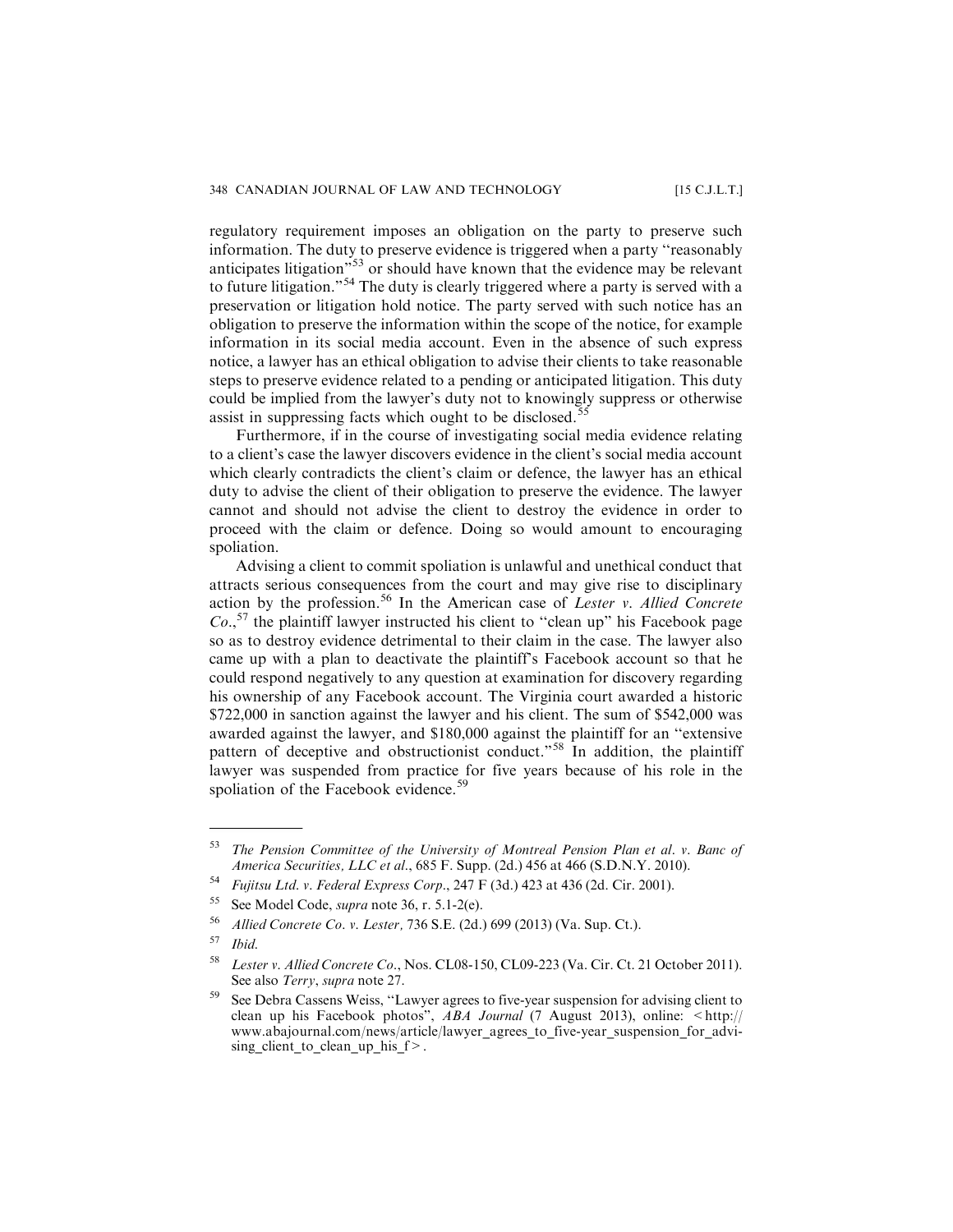## **iii. Informal discovery of Facebook evidence and the rule prohibiting contact with a represented person**

While the *Model Code of Professional Conduct* does not prohibit a lawyer from searching the public social media profile of an opposing party and collecting evidence relevant to the prosecution of a case, there are ethical boundaries that must be observed by partisan lawyers seeking to advance the interests of their clients in civil litigation. Rule 7.2-6 of the Model Code of Professional Conduct provides ethical guidelines with respect to communication with a person who is represented by a legal practitioner in a proceeding. The rule is to the effect that where a person is represented by a legal practitioner in a proceeding, the opposing lawyer is generally prohibited from ''approaching or communicating or dealing with the person on the matter" except through or with the consent of the party's lawyer.<sup>60</sup>

The essence of this rule is to preserve the sanctity of the solicitor-client relationship and to restrict any element (or what may appear to a reasonable person to be an element) of impropriety in the administration of justice. This is in line with Rule 2.1 and its commentary which requires a lawyer to act with honesty and integrity, and to inspire the confidence, respect and trust of clients and of the community, and avoid any conduct that may give rise to an appearance of impropriety.<sup>61</sup>

Although Rule 7.2-6 clearly prohibits a lawyer from communicating with a represented person on the matter which is the subject of a proceeding, when this rule is read in line with Rule 2.1 and its commentary, it appears that any communications with a represented person which may give rise to an appearance of impropriety are prohibited, even if such communication falls outside the subject matter of the litigation. Such a situation may arise where the lawyer uses misrepresentation or deceptive means to communicate with the represented person, e.g. posing as a different person. What is important here is how a fairminded, reasonably informed member of public would perceive such communication.

Although Rule 7.2-6 expressly applies where a person ''is represented by a legal practitioner", in Lundy v. VIA Rail Canada Inc.,  $^{62}$  Perell J. was of the view that the rule may also apply to a potential lawyer-and-client relationship.<sup>63</sup> Thus

<sup>60</sup> Guideline No. 4.C of the New York State Bar's Social Media Ethics Guideline expressly prohibits a lawyer from contacting a represented person or seeking access to the person's private social media profile unless express consent has been furnished by the person's counsel (NYSBA Guidelines, supra note 26).

<sup>61</sup> See Model Code, supra note 36, r. 2.1. In Everingham v. Ontario, 1992 CarswellOnt 421, 8 O.R. (3d) 121 (Ont. Div. Ct.), a lawyer was prevented from acting in a proceeding against a party he had privately communicated with without the knowledge and presence of party's counsel. See also Malkov v. Stovichek-Malkov, 2015 ONSC 4836, 2015 CarswellOnt 11553 (Ont. S.C.J.).

<sup>62</sup> 2012 ONSC 4152, 2012 CarswellOnt 9152 (Ont. S.C.J.) [Lundy].

 $63$  Lundy, ibid at para. 31.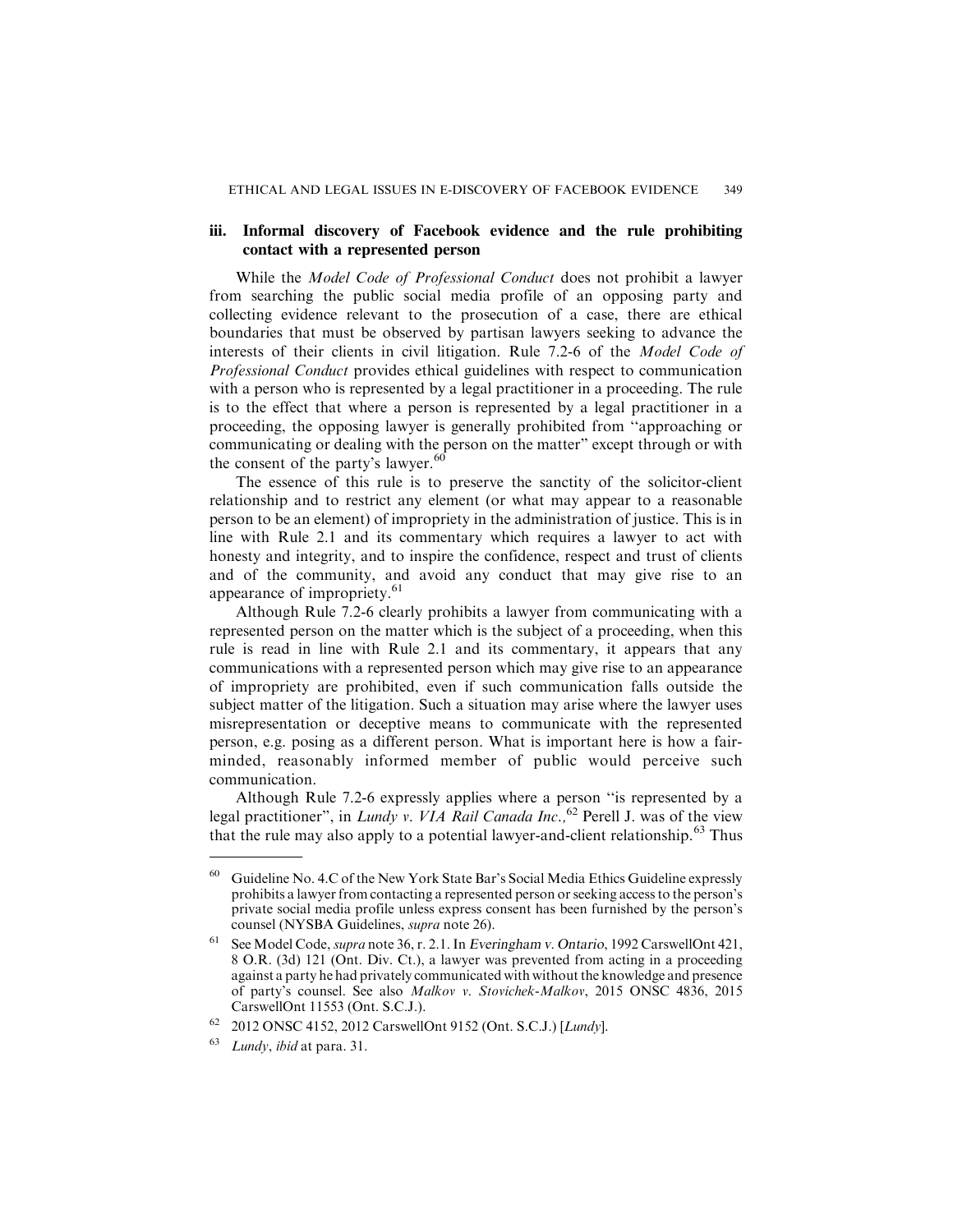even where a proceeding has not yet commenced but the facts show a high likelihood of legal proceeding resulting, or a potential solicitor-client relationship arising, there may be need for a lawyer to take steps to avoid communications that may impact on the potential relationship.<sup>64</sup>

The rule prohibiting contact with a represented person is not a rigid ''nocontact" rule. While some exceptions exist in the Model Code,  $65$  there are other exceptions which, though not expressly stated in the Code nevertheless commonsensically cannot be held to be in breach of the Code. One such exception which has been recognized under a similar rule in the American Bar Association Rules of Professional Conduct is the "observation exception".<sup>66</sup> According to Ostolaza and Pellafone, $67$  this exception confers on the lawyer the same status as any member of the public, thus enabling the lawyer to observe the represented person just like any member of the public. A lawyer can monitor the activity of a represented person while in a public setting. For example, electronically recording the activities of a personal injury plaintiff in public for the purpose of determining if the personal injury asserted in a claim actually exists.<sup>68</sup> Such information could be collected by any member of the public. The fact that the same information is collected by the lawyer does not give rise to any element of impropriety.

<sup>64</sup> Guideline No. 4.B of the New York State Bar's Social Media Ethics Guideline permits a lawyer to request access to an unrepresented person's private social media profile. However, the lawyer must use its real identity and not a fake profile. If the unrepresented person asks for additional information from the lawyer regarding the request, the lawyer must either provide the additional information requested or discontinue further communication and withdraw the request (NYSBA Guidelines, supra note 26). While the New York guideline does not require initial disclosure of lawyer's intention unless requested, some other states in the US require that the ''friend" request by the lawyer, aside from being devoid of any deception, must be accompanied by additional information to appraise the unrepresented person of the true intention or association with the litigation. See e.g. New Hampshire Bar Association Ethics Committee, Advisory Opinion #2012-13/05 (2012); Massachusetts Bar Association Committee on Professional Ethics, Advisory Opinion #2014-5 (2014); San Diego County Bar Association Legal Ethics Committee, Opinion #2011-2 (2011); Philadelphia Bar Association Professional Guidance Committee, Opinion 2009-2 (2009).

<sup>65</sup> See Model Code, supra note 36, r. 7.2-6A, 7.2-7.

<sup>66</sup> The American Bar Association, Rules of Professional Conduct (ABA, 2016), online: <https://www.americanbar.org/groups/professional\_responsibility/publications/ model\_rules\_of\_professional\_conduct.html>, r. 4.2 provides that, "[i]n representing a client, a lawyer shall not communicate about the subject of the representation with a person the lawyer knows to be represented by another lawyer in the matter, unless the lawyer has the consent of the other lawyer or is authorized to do so by law or a court order."

See Yvette Ostolaza & Ricardo Pellafone, "Applying Model Rule 4.2 to Web 2.0: The Problem of Social Networking Sites" (2010) 11 Journal of High Technology Law 56 at 79 [Ostaloza & Pellafone].

<sup>68</sup> Ibid, at 79.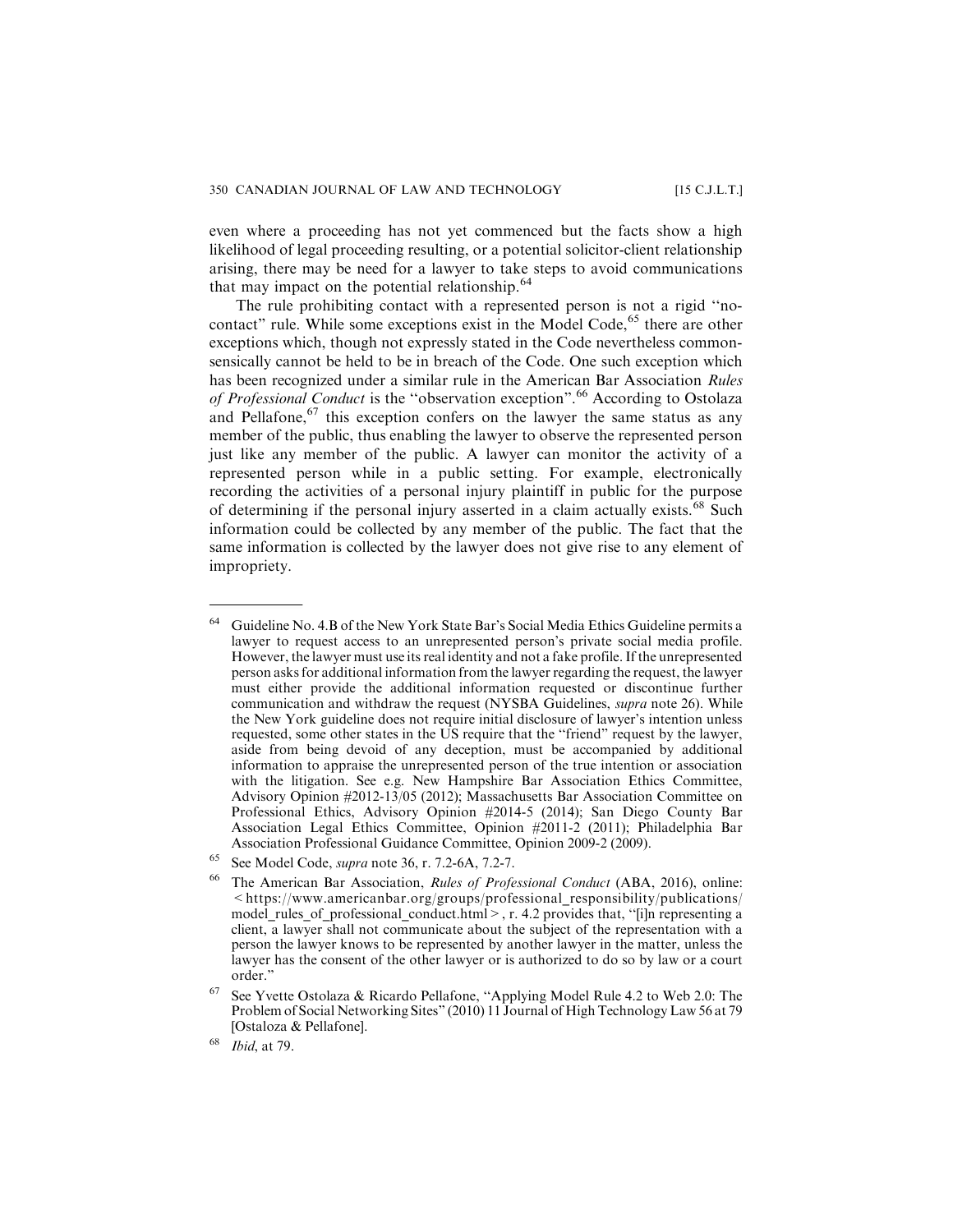Similarly, in the business context, a lawyer may enter a business premises open to the public and interact with employees as a customer would for the purpose of collecting general information relevant to their case.<sup>69</sup> These exceptions apply to the lawyer as well as third parties hired by the lawyer to engage in similar acts. The limit of the observation exception applicable to the lawyer also applies to third parties hired by the lawyer.

Another exception to the ''no contact" rule relates to acts by represented persons themselves or their agents, independent of the lawyer. The rules in the Model Code of Professional Conduct apply to lawyers but not their clients. Hence Perell J. in Lundy v. VIA Rail Canada Inc. held that communication by the defendants to putative class members in a class action lawsuit was not a breach of the rule prohibiting communication with represented persons as the defendants are not subject to the regulation of the Law Society.<sup>70</sup> While the lawyer is not professionally responsible for the acts of the clients and the clients' agents, the lawyer cannot procure or instruct the parties or their agents to engage in conduct in which the lawyer is prohibited from engaging. Thus, a lawyer cannot use their clients to circumvent professional obligations.<sup>7</sup>

The rule prohibiting communication with represented persons also applies in the online world, especially in relation to communication via social media platforms like Facebook. In various ways, informal discovery of Facebook evidence comes with risks of ethical misconduct which a lawyer should be careful to avoid. Facebook as a social media platform provides a forum through which a lawyer could ''approach or communicate or deal with" a represented person. Hence in applying the ''observation exception" to the rule stated above, there is nothing unethical where a lawyer engages in informal discovery of publicly accessible evidence from the public profile of a represented person's Facebook account. Such conduct clearly falls under the ''observation exception" discussed above.

However, ethical problems may arise where a lawyer seeks access to information in the private profile. As this information is not available to the public, attempts to gain access to them will require the lawyer ''approaching or communicating" with the represented person.<sup>72</sup> This would usually take the form of sending a ''friend" request to the owner of the Facebook account. This may occur in any of three ways. First, the lawyer could send a ''friend" request using his real identity, i.e. the lawyer's personal or business Facebook profile. Secondly, the lawyer could create a Facebook account using a fake identity so as to conceal their true identity from the represented person. This is also known as

 $69$  Ostaloza & Pellafone, *ibid*, at 80.

 $70$  Lundy, supra note 62 at para. 25.

 $71$  Ibid.

 $72$  The New York State Bar's Social Media Ethics Guideline expressly prohibits a lawyer from contacting a represented person or seeking access to the person's private social media profile unless express consent has been furnished by the person's counsel. See NYSBA Guidelines, supra note 26, no. 4.C.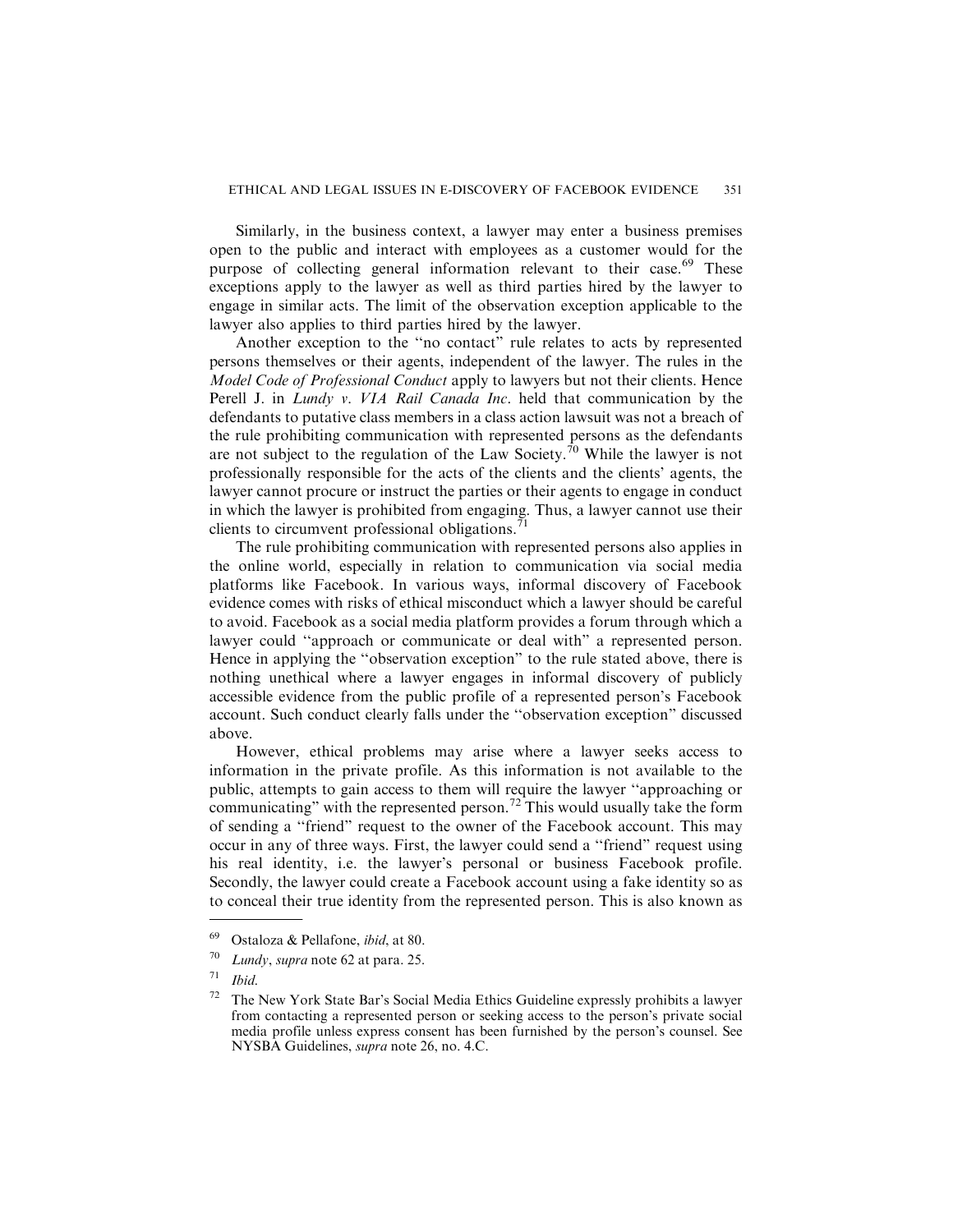"pretexting". Thirdly, the lawyer could instruct a third party to use any of the two methods above to access the information.

In any of the three cases above, there is a clear violation of ethical rules. While a lawyer would indeed be acting honestly in using his real identity to initiate a Facebook friendship with a represented person, the fact is that by initiating the request, the lawyer is clearly ''approaching or communicating" with the represented person. If the purpose of initiating such communication is related to gaining information on the matter in the proceeding, then it is a flagrant breach of the Code. But even if the 'honest' lawyer just wants to be a ''friend" and genuinely does not intend to deal with the represented person cum prospective Facebook ''friend" on the matter in the proceeding, the fact of a lawyer 'friending' a represented person adverse in interest in an ongoing proceeding will give rise to elements of impropriety. It may also adversely impact the lawyer's relationship with their own client. For example, a party in an acrimonious proceeding will definitely not be pleased to notice that their lawyer is a Facebook ''friend" with the opposing party.

Secondly, seeking to gain access to information on a represented person's private Facebook profile using a fake identity or ''pretexting", not only violates the ''no contact" rule but also Rule 2.1-1 relating to integrity in the practice of law. Such dishonourable and questionable conduct has the tendency to reflect adversely upon the integrity of the legal profession and the administration of justice.<sup>73</sup> Pretexting has also been noted as deceitful and misleading "because the lawyer, in essence, is resorting to trickery to infiltrate a private social media page."74

Thirdly, while access to information on a party's public Facebook profile through a third party is not prohibited, attempts to gain access to the private Facebook profile of a represented party by procuring a third party to "friend" the represented person by using his real or fake identity is prohibited. Basically, rules of professional conduct that apply to a lawyer also apply to persons acting under the instructions of the lawyer. These include paralegals, legal assistants, as well as investigators hired by the lawyer. Thus, as a rule, a lawyer cannot engage in prohibited conduct by merely hiding behind a third party.<sup>75</sup>

Another issue that merits ethical consideration is whether a lawyer can obtain information from the private profile of a represented person through third parties who are already ''friends" of the represented person and who have access to the private profile of the represented person. While there is no clear ethical rule addressing this situation, there does not appear to be a breach of the ethics rule if the lawyer obtains evidentiary information about a represented person by ''friending" and thus accessing information on the private profile of third parties

<sup>73</sup> Model Code, supra note 36, r. 2.1-1.

<sup>74</sup> McPeak, Social Media, supra note 39 at 39-40.

 $75$  Guideline No. 4.D of the New York State Bar's Social Media Ethics Guideline prohibits a lawyer from using an agent to engage in a conduct which if engaged in by the lawyer would violate any ethics rule (NYSBA Guidelines, supra note 26).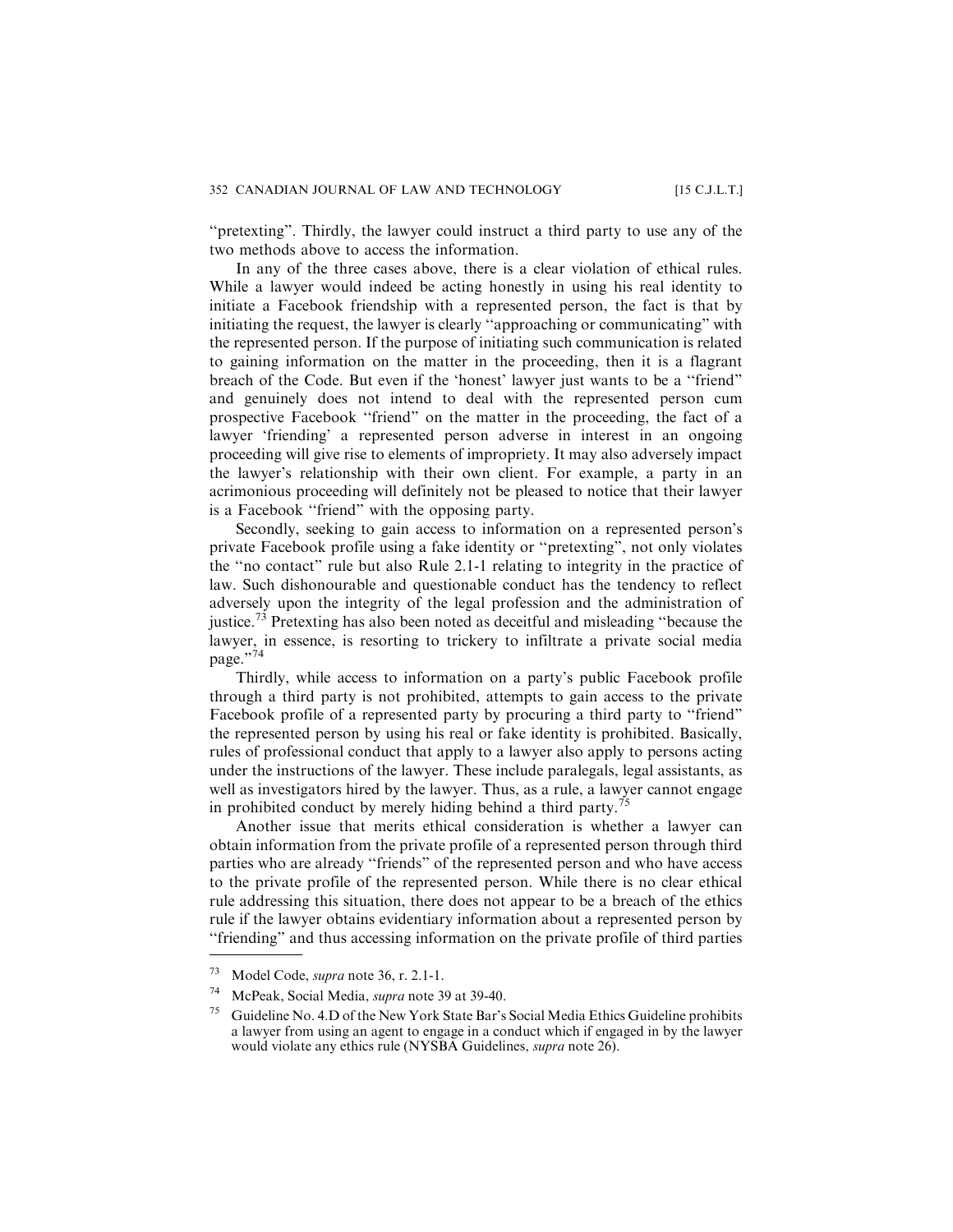who are already Facebook ''friends" with the represented party. The position of such third party "friends" of the represented person is comparable to those of potential witnesses in the proceeding. A lawyer (in a real world) can ethically approach and communicate with friends of a litigant for the purpose of investigating and gathering information relevant to the litigation. Such conduct does not amount to 'approaching or communicating or dealing' with the represented person. In Schuster v. Royal & Sun Alliance Insurance Company of Canada,<sup>76</sup> the law firm retained by the defendant insurer was able to access and obtain evidential information relating to the plaintiff through the plaintiff's mother-in-law's Facebook account.<sup>77</sup> The mother-in-law was a friend of the plaintiff on Facebook. The evidence obtained was used in an affidavit in support of a motion in the course of the proceeding, and there was no imputation of professional or ethical misconduct on the part of the lawyer with regards to how the evidence was obtained.

Since the Model Code of Professional Conduct does not apply to the clients, a lawyer incurs no ethical responsibility with regards to the conduct of their clients acting independent of the lawyer's instruction. Thus, a client can use any discovery technique not prohibited by law (no matter how unethical it might appear) to gather evidence from a party's Facebook account relevant to the litigation.<sup>78</sup> If such evidence is admissible under the relevant Rules of Civil Procedure or law of evidence, there is no ethical rule which prevents the lawyer from using the evidence in the course of the proceeding.<sup>79</sup>

It is obvious from the discussion so far that many ethical issues arise from the informal discovery of information in the private Facebook profile of represented persons in the course of civil proceedings. Where such ethical issues cannot be overcome, there may be a need for the lawyer to resort to formal e-discovery of the evidence. Going further, this paper will conduct a legal analysis of the formal e-discovery of Facebook evidence, especially regarding information from a party's private profile.

# **6. LEGAL ISSUES IN FORMAL E-DISCOVERY OF FACEBOOK EVIDENCE IN CIVIL LITIGATION**

As previously stated, ethical rules limit a lawyer's ability to electronically discover evidence in the private Facebook profile of an opposing party in litigation especially where that party is represented by a lawyer. In situations

 $^{76}$  2009 CarswellOnt 6586, 78 C.C.L.I. (4th) 216 [Schuster].<br> $^{77}$  Schuster, ibid at para. 9

Schuster, ibid at para. 9.

In the case of a corporate client, its choice of discovery technique may be guided by its corporate policy. Hence, the desire to maintain a good corporate image may restrict its choice of discovery technique that may appear legal but unethical from the viewpoint of reasonable members of the public.

McPeak, Social Media, supra note 39 at 45.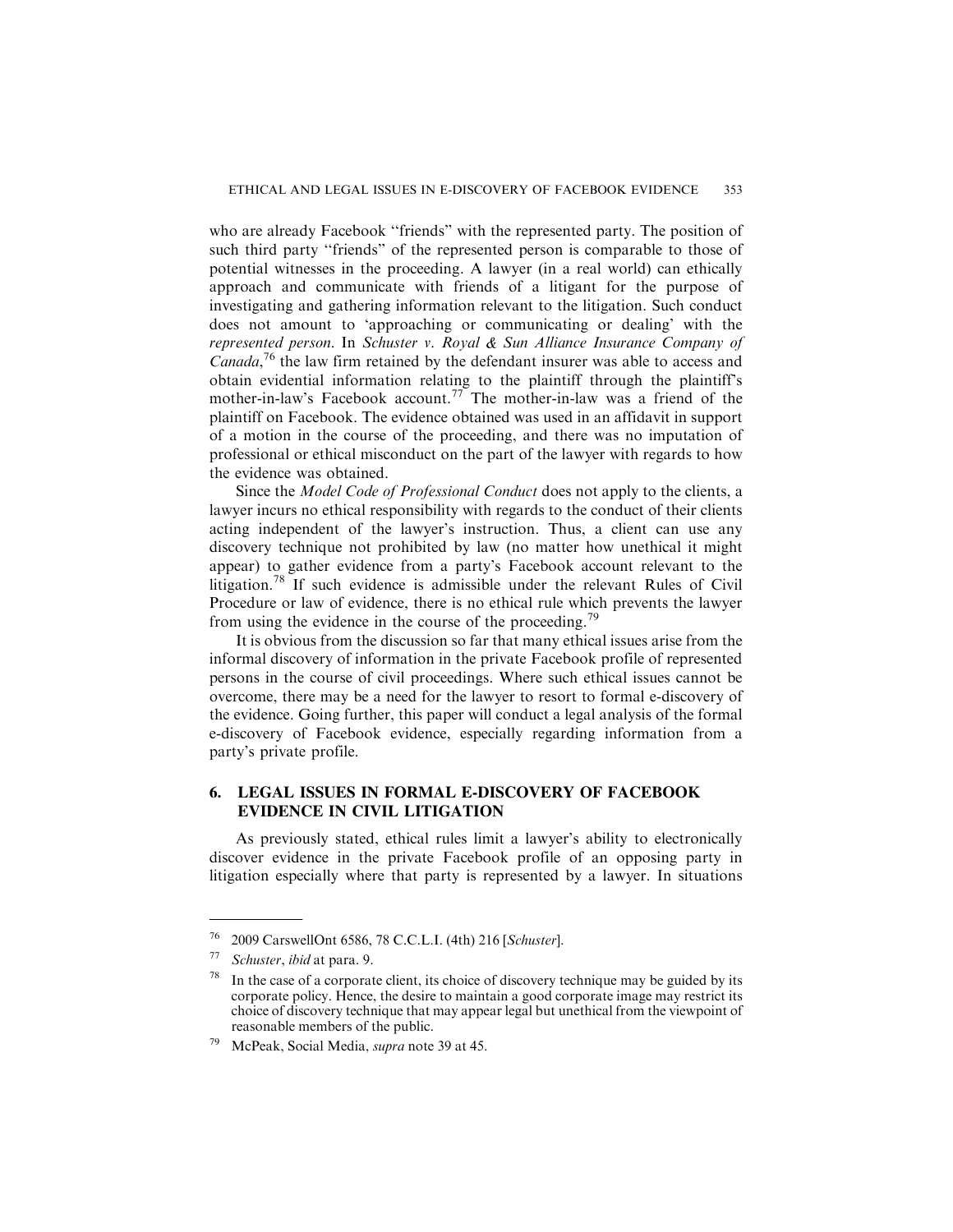where such ethical rules prevail, access to such private information can only be undertaken through formal e-discovery involving a legal process.

In the Province of Ontario, Rule 30 of the Rules of Civil Procedure imposes an obligation on litigants to *disclose* and *produce* "[e]very document relevant to any matter in issue in an action that is or has been in the possession, control or power of a party to the action".<sup>80</sup> Sometimes parties to a proceeding may deliberately or unknowingly omit to disclose relevant information in their possession as required by the Rules. Thus, where a lawyer's informal discovery reveals the existence or likely existence of relevant information in a party's private Facebook profile, or evidence at examination for discovery seems to suggest the existence of relevant information in the private Facebook profile, and this relevant information was not disclosed by the party in its affidavit of documents, formal e-discovery steps may be initiated. This will involve a legal process.

The appropriate step to take will depend on the stage of the legal proceeding. If an examination for discovery has not taken place, the appropriate step would be to confront the party at examination for discovery with questions relating to relevant information in its Facebook account.<sup>81</sup> A request may be made for an undertaking by the party at the examination for discovery to produce all, or at least the relevant portion of the Facebook account for which privilege is not asserted. If the party fails to give an undertaking to this effect, then the next step would be to bring a motion before the court for an order to compel preservation and production of the relevant Facebook profile.

In Ottenhof v. Ross,  $82$  the plaintiff brought an action claiming \$5 million in damages for assault by an officer. The defendants discovered the existence of the plaintiff's Facebook profile through an online social media search. The plaintiff was confronted with this information at the examination for discovery and a request was made for production of a complete copy of the Facebook profile. The plaintiff refused the request, prompting the defendants to bring a ''motion to compel refusal on an examination for discovery." Ray J. noted that the mere existence of a Facebook account does not, without more, give rise to a request for production on discovery. He went further to state that even if the existence of the Facebook account is not listed in a party's affidavit of documents, the

<sup>&</sup>lt;sup>80</sup> See Ontario RCP, *supra* note 12, r. 30.02(1) and (2) (the obligation to disclose is subject to any claim of privilege in respect of the document).

<sup>&</sup>lt;sup>81</sup> However, where there is risk of spoliation, immediate steps should be taken to preserve the evidence. In Sparks v. Dube, 2011 NBQB 40, 2011 CarswellNB 876 (N.B. Q.B.) [Sparks], evidence of the Facebook account was discovered through an investigation by the lawyer prior to examination for discovery. The evidence was omitted from the affidavit of documents by the plaintiff. Rather than wait until the examination for discovery, the defendant brought an *ex parte* motion requesting among other things, an order for the preservation. Thus, where there is likelihood that the evidence may be altered or destroyed before examination for discovery, an order for preservation should be sought.

<sup>82</sup> 2011 ONSC 1430, 2011 CarswellOnt 1370 (Ont. S.C.J.) [Ottenhof].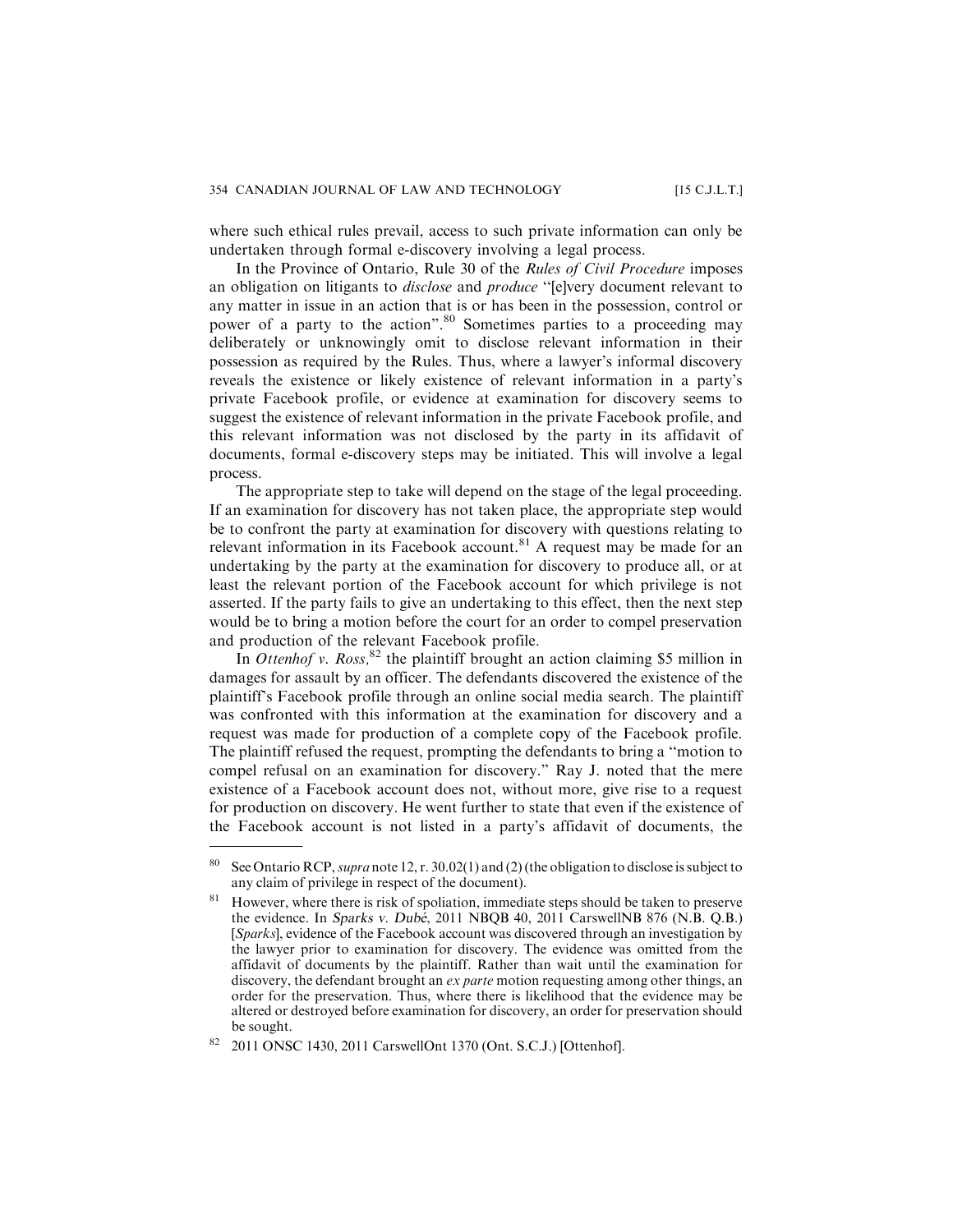responding party is entitled to cross-examine whether a Facebook account does exist, whether it contains any relevant documents, and to request production of the relevant content for which privilege is not asserted.<sup>83</sup>

Thus, even if the lawyer does not have any evidence of the opposing party's ownership of a Facebook account, or has evidence of the existence of the Facebook account, but accessible information in the public profile does not reveal the existence of any relevant information, the lawyer is not precluded from inquiring into the existence of the Facebook account, or the existence of relevant information in the private profile of the account (as the case may be), during the examination for discovery. However, if the party denies the existence of an account or the existence of any relevant information in the private profile at the examination for discovery, that may be the end of the matter, unless the lawyer can lead evidence to contradict the denial. This was illustrated by the decision of the Ontario Superior Court of Justice in Young v. Comay.<sup>84</sup> At the examination for discovery in that case, the plaintiff acknowledged ownership of a Facebook account which she uses to keep in touch with her family. She also admitted to the existence of family photographs in the account but asserts that the photographs are not related to her personal injury claim arising from the vehicular accident. Broad J. refused to order production of the plaintiff's Facebook profile because the defendant failed to lead any evidence to contradict or rebut the plaintiff's testimony.

Similarly, in Schuster v. Royal & Sun Alliance Insurance Company of Canada, Price J. was of the view that the plaintiff's failure to list her Facebook account in her affidavit of documents raises a presumption that the Facebook document does not contain any relevant information. He further stated that the defendant in such a situation should be given the opportunity to rebut the presumption at examination for discovery by cross-examining the plaintiff about their affidavit of documents. Thus, it would appear that failure to rebut this presumption at the cross-examination would bring the Facebook discovery process to an end.<sup>85</sup>

The next step in the formal e-discovery process will arise in the following situations: first, where the evidence at examination for discovery reveals the existence of a Facebook account by the opposing party but the party refuses to produce the Facebook information, either on the ground of privacy<sup>86</sup> or disagreement as to relevancy; $87$  secondly, where examination for discovery has

 $83$  Ottenhof, ibid at para. 3.

<sup>84</sup> 2013 ONSC 7552, 2013 CarswellOnt 17214 (Ont. S.C.J.), additional reasons 2014 ONSC 565, 2014 CarswellOnt 921 (Ont. S.C.J.) [Young].

 $85$  Young, ibid at para. 40.

<sup>86</sup> See generally Teresa Scassa, ''Social Networking, Privacy and Civil Litigation: Recent Developments Canada Law" (2011) 8:8 Canadian Privacy Law Review 77.

<sup>87</sup> See Fric v. Gershman, 2012 BCSC 614, 2012 CarswellBC 1177 (B.C. S.C.) [Fric]; Garacci v. Ross, 2013 ONSC 5627, 2013 CarswellOnt 12479 (Ont. S.C.J.) [Garacci]. There should be evidence to suggest the existence of relevant information on the private profile, e.g. the evidence in cross examination or information available on the public profile, or where at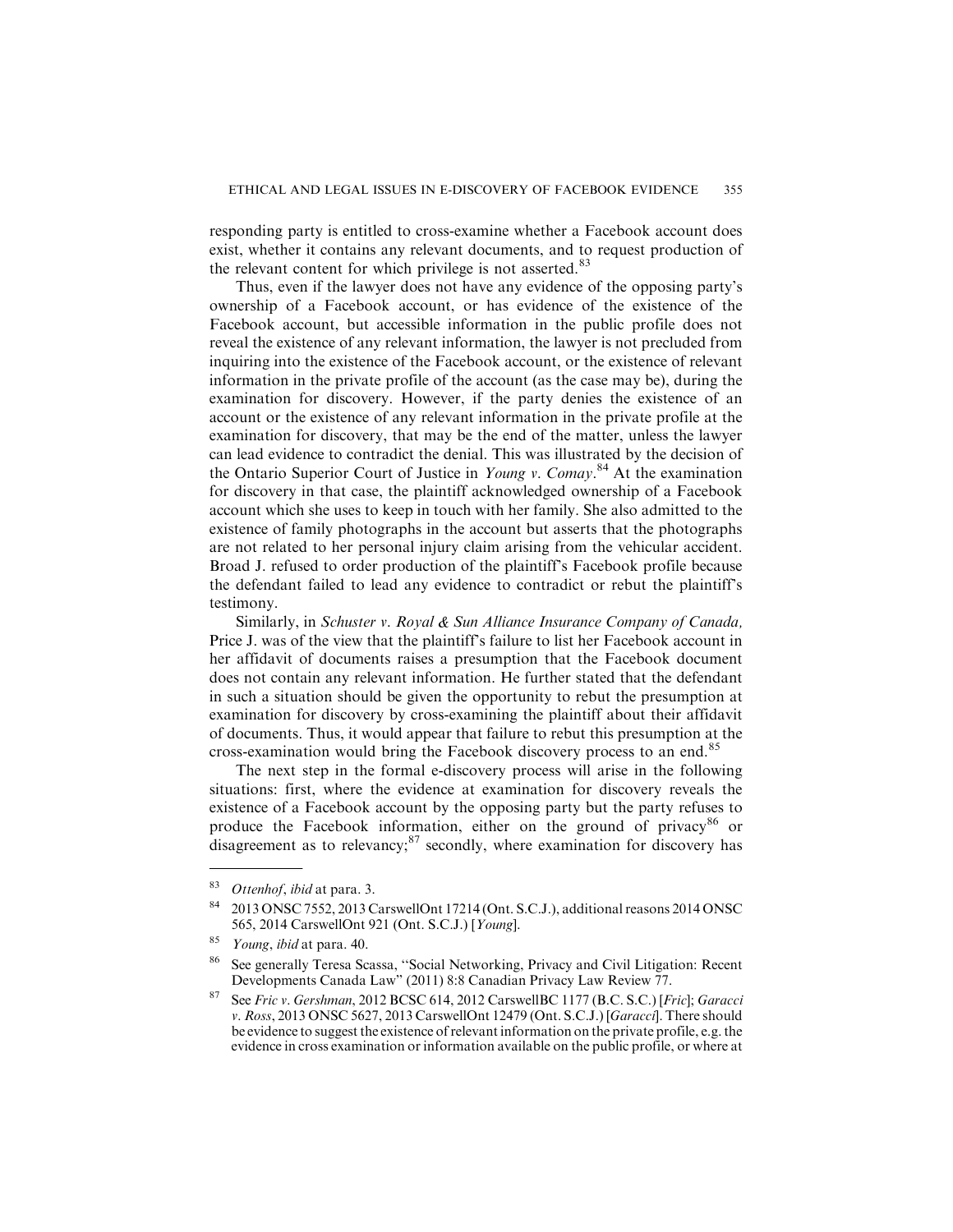ended and evidence emerges of the opposing party's ownership of a Facebook account, and there is evidence to infer the existence of relevant information in the private profile which was not disclosed in the affidavit of documents.<sup>88</sup>

In each of these situations above, the party may bring a motion before the court for an order to compel preservation and production of the relevant Facebook information. A review of cases across Canadian jurisdictions highlights courts' approaches to motions for preservation and production of such information. These cases seem to suggest that the provincial courts in Canada tend to adopt the factual predicate approach applied in some US court decisions.<sup>89</sup> The factual predicate approach aims to limit reckless e-discovery (often referred to as fishing expedition) of Facebook evidence by imposing an obligation on the party seeking discovery to show evidence from which a reasonable inference could be made as to the existence and relevancy of the electronic information for which discovery is sought. This would require the party to show that (1) publicly accessible information on the Facebook profile hints to the existence and relevancy of information hidden in the private profile;<sup>90</sup> or (2) information admitted to exist in the private profile would be relevant evidence because of the nature of the claim being asserted, or the facts which the opposing party has put in issue.<sup>91</sup>

In Schuster v. Royal & Sun Alliance Insurance Company of Canada, the Ontario Superior Court was of the view that the presence of photographs on a publicly accessible Facebook profile could lead to a reasonable inference that the private profile of the party's Facebook account also contains similar photographs. Similarly, in *Frangione v. Vandongen et al.*,<sup>92</sup> the plaintiff brought a personal injury action arising from vehicular accident. The plaintiff, having produced materials from his public Facebook profile, refused access to the private profile, asserting privacy concerns. Ruling on the defendant's motion to compel production of all materials contained in the plaintiff's Facebook profile, Master Pope held that having reviewed the photographs on the plaintiff's public Facebook profile and, finding them relevant to the action, ''it is likely his privately-accessed Facebook site contains similar relevant documents."<sup>93</sup>

- <sup>92</sup> 2010 ONSC 2823, 2010 CarswellOnt 5639 (Ont. S.C.J.) [Frangione].
- Frangione, ibid at para. 36.

the examination for discovery, the party has given evidence which may lead to an inference that the Facebook account contains relevant information.

<sup>&</sup>lt;sup>88</sup> Schuster, supra note 76 at paras. 7, 9; Leduc, supra note 11 at paras. 3, 5.

<sup>&</sup>lt;sup>89</sup> McPeak, Social Media, *supra* note 39 at 33. See also Romano v. Steelcase Inc., 907 N.Y.S. (2d) 650 at 654 (N.Y. Sup. Ct. 2010). See e.g. Tompkins v. Detroit Metro. Airport, 278 F.R.D. 387 at 388 (E.D. Mich. 2012).

The problem with this approach is that it may prove unworkable where the privacy setting is adjusted to limit to the minimum extent information available on the public profile of the Facebook account.

<sup>&</sup>lt;sup>91</sup> McPeak, Social Media. *supra* note 39 at 33.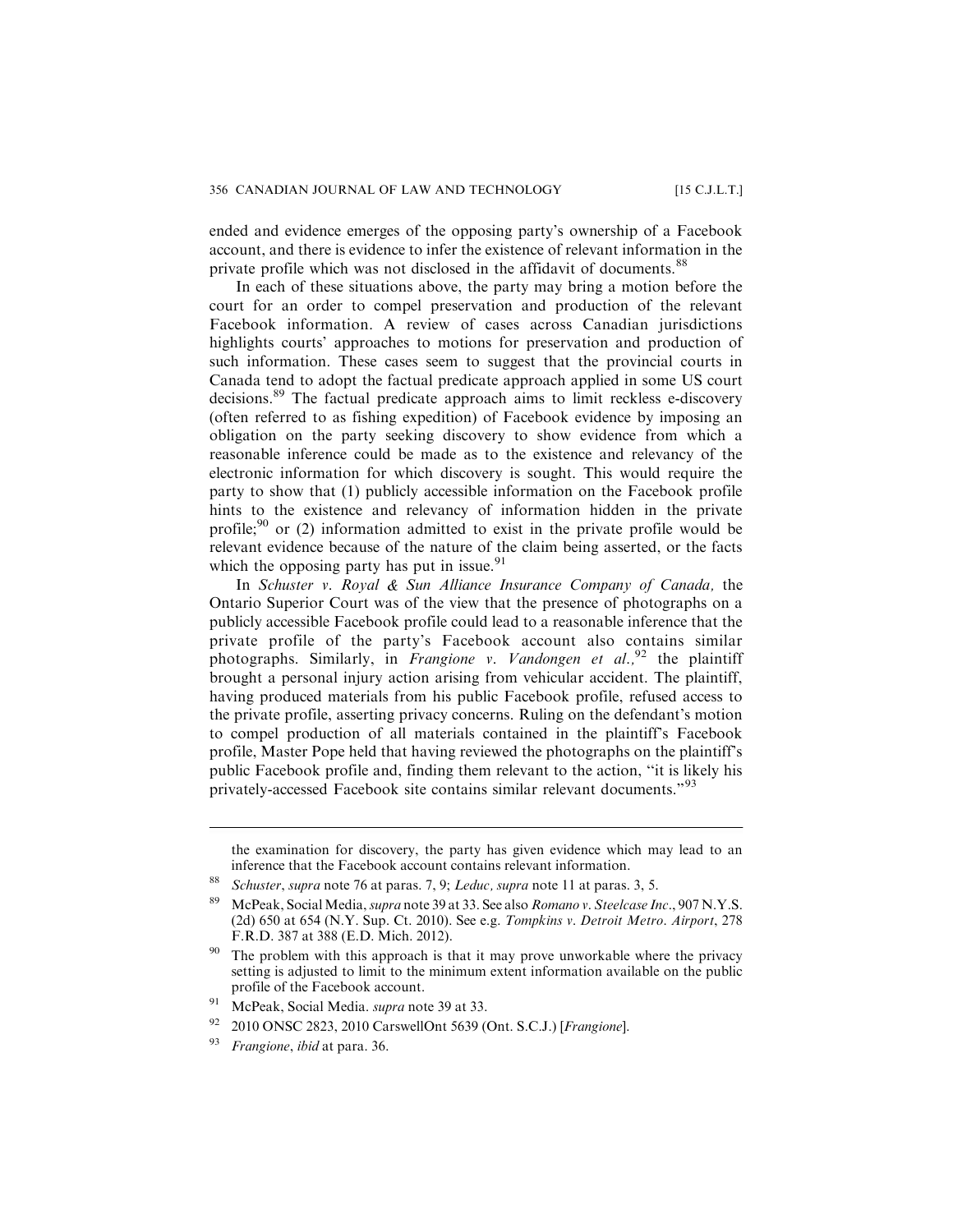These decisions can be contrasted with the decision of McDougall J. of the Supreme Court of Nova Scotia in *Conrod v. Caverley.*<sup>94</sup> There, the plaintiff in a personal injury action admitted at her examination for discovery to ownership of a Facebook account which she used before and after the accident. However, she refused to give an undertaking for production. Photographs from her public Facebook profile were filed in support of the motion for production. McDougall J. refused to order production because he was not satisfied that evidence from the public profile contained any relevant information. In the absence of any relevant information in the public profile, the court declined to make any inference that the private portion likely contained any relevant information.

This was similar to the position earlier adopted by the Court of Queen's Bench for Saskatchewan in Wesaquate v. Stevens Webb.<sup>95</sup> In Wesaquate, the defendant filed a copy of the publicly accessible profile in the Facebook account which contained the plaintiff's profile picture and a list of some of her Facebook ''friends". There was no evidence in the examination for discovery to suggest that the Facebook profile (private or public) contained any relevant material. McLellan J. ruled that to order production, there must be some evidence before the court, as opposed to a mere speculation, that potentially relevant evidence exists.

The analysis above shows that the courts often require evidence of relevant information in the public profile of a Facebook account before the court can infer the existence of similar evidence in the private profile of the same account. But as will be seen from the cases considered below, the test for relevancy here is very narrow and differs from the general test of relevancy in discovery. The general test for relevancy in discovery is whether the document supports the claim or defence of the parties. Under the factual predicate approach, the test for relevancy (for the purpose making an inference) appears to be whether the evidence or information on the public profile is inconsistent with the claims or evidence advanced by the party. In cases where the evidence in the public profile is consistent with the plaintiff's claim, the court has often declined to rely on such consistent information for the purpose of making the inference required to order production to the opposing party. Consistent information is also not considered relevant for making any inference on the existence of relevant information on the private profile. Two cases from Ontario and New Brunswick illustrate these points.

In Garacci v. Ross<sup>96</sup> the plaintiff brought a personal injury action before the Ontario Superior Court of Justice. At her examination for discovery, the plaintiff testified to participating in activities such as swimming, attending concerts, traveling and going to the gym, among other things. The defendant thereafter

<sup>&</sup>lt;sup>94</sup> Conrod, supra note 23.

<sup>95</sup> 2012 SKQB 2, 2012 CarswellSask 13 (Sask. Q.B.), leave to appeal refused 2012 SKCA 13, 2012 CarswellSask 117 (Sask. C.A. [In Chambers]).

Garacci, supra note 87.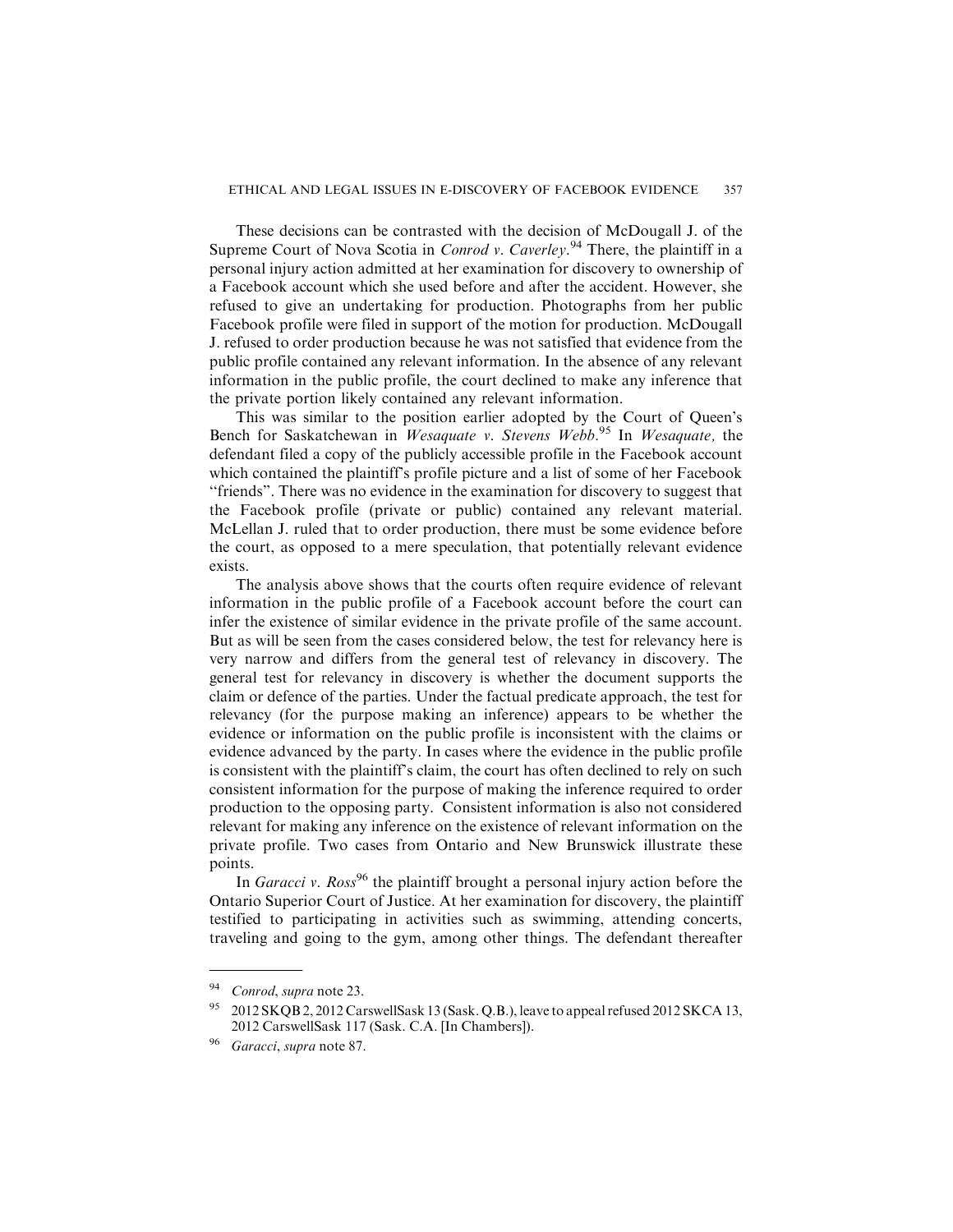brought an application for an order to compel the plaintiff to produce some 1100 photographs posted in the private portion of her Facebook profile. In support of the application, the defendant pointed to 12 publicly accessible photographs in the plaintiff's public Facebook profile which showed the plaintiff socializing with friends, having dinner, climbing a tree, etc. The defendant sought to use the factual predicate approach to show that the 12 publicly accessible Facebook photographs supported an inference as to the existence of relevant evidence among the 1100 photographs in the private profile. The plaintiff opposed the application on the ground that the photographs are not relevant and the request for production amounts to an invasion of privacy. It was held that the publicly accessible photographs which showed the plaintiff socializing with friends were consistent with her evidence at discovery. The fact that these photographs are consistent with the plaintiff's evidence dispenses with their relevance to the defence in defending the claim. Ruling on the application, Master Muir referred to the defendant's request as ''nothing more than a high tech fishing expedition."97

This can be contrasted with the decision of the Court of Queen's Bench of New Brunswick in Sparks v. Dubé.<sup>98</sup> The plaintiff in that case alleged chronic health issues arising from a motor vehicle accident. She claimed that the enduring nature of the injury severely limited her physical ability to engage in many activities such as studying, lifting objects such as groceries, difficulty in travelling in a vehicle for more than one hour, etc. The defendant challenged the alleged enduring nature of the injuries. Photographs obtained from the plaintiff's public Facebook profile showed her engaged in vacation travel and various social and recreational activities after the accident. Of particular interest were colour photographs of the plaintiff ''engaging in what appears to be strenuous physical activity while suspended on a 'Zip Line' by a body harness". Ruling on the relevancy of the photographs, the Court stated:

> There are two aspects to the evidence gathered from the public space of Ms. Sparks' Profile that combine to meet the relevancy requirement. First, the photographs set out in colour at p. 109 and pp. 111-113 of the Record on Motion depict the Plaintiff engaging in what appears to be strenuous physical activity while suspended on a ''Zip Line" by a body harness. Second, the rest of the photographs set out show Ms. Sparks engaging in various sorts of social and recreational activities including laying on a beach in the U.S. Virgin Islands in 2010, carrying beer bottles in a social setting and shopping in what appears to be a flea market while on a southern vacation. These latter photographs are significant because they establish that Ms. Sparks is inclined to post photographs of her engaging in social and recreational activities

<sup>97</sup> Ibid at para. 9. See also Stewart v. Kempster, 2012 ONSC 7236, 2012 CarswellOnt 16567 (Ont. S.C.J.).

Sparks, supra note 81.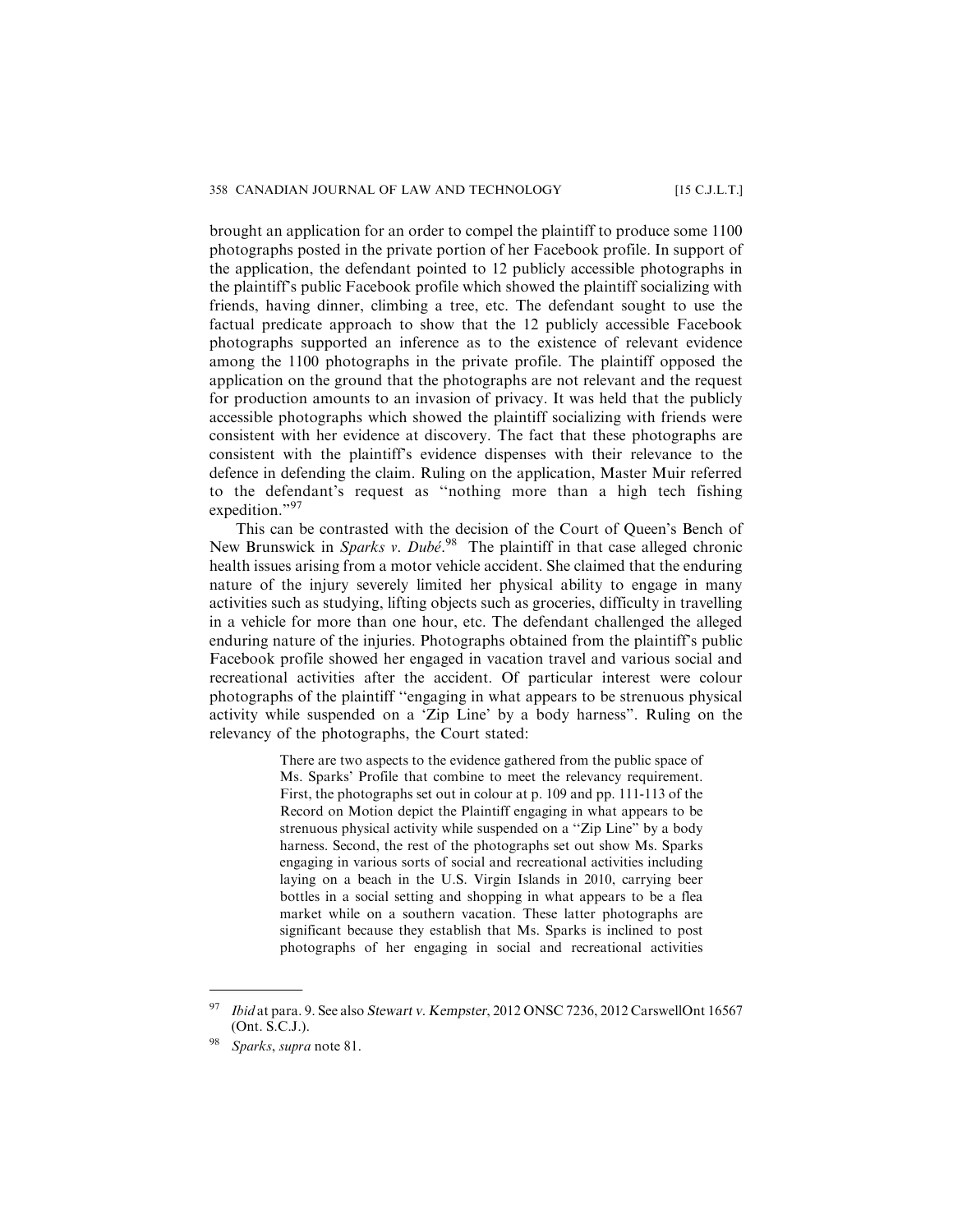although they do not illuminate her physical capabilities nearly as well as the "Zip Line" photographs do.<sup>9</sup>

Citing the Ontario Superior Court of Justice decisions in Leduc v. Roman and Schuster v. Sun Alliance Insurance Co. of Canada, the New Brunswick court held that the evidence on the plaintiff's public Facebook profile, ''make it reasonable to infer that behind her privacy settings there are other photographs, visible only to those people who are her ''friends", that have ''a semblance of relevance" to the issue of her medium and long term recovery from the accident."<sup>100</sup> Thus the photographs in the plaintiff's public Facebook profile appeared to be inconsistent with her claim of limited physical activity. This satisfies both the general and narrow test for relevancy.

Thus, information in the public profile will be considered relevant if it is inconsistent with the plaintiff's claim in the action or evidence given at examination for discovery. Where the information on the public profile is consistent with the plaintiff's claim or evidence, the court should refuse to make any inference that would warrant intrusion into the party's private profile. Such an intrusion would be detrimental to the party's reasonable expectation of privacy in its private profile, and information obtained would be of limited (if any) utility to the requesting party. In addition, the court should, in the interest of justice, deter unnecessary discovery requests that may amount to or foster 'fishing expeditions'.

However, in situations where such inferences are rightly made, and the responding party attempts to challenge production on the basis of privacy concerns, the court should strive to balance the plaintiff's privacy interests with the defendant's disclosure interests. Proper administration of justice would require that the court set appropriate limits on the invasion of the plaintiff's privacy, while at the same time allowing the defendant access to evidence relevant to defend the claim against it. The British Columbia Court of Appeal in  $M(A)$ . *v. Ryan* stated the rationale for the balance thus:

> On the one hand, a person who has been injured by the tort . . . ought not to be driven from the judgment seat by fear of unwarranted disclosure - a sort of blackmail by legal process. If such a thing were to happen, the injured person would be twice a victim. But, on the other hand, a defendant ought not to be deprived of an assessment of the loss he actually caused, founded on all relevant evidence. It would be as much a miscarriage of justice for him to be ordered to pay a million dollars when, if all the relevant evidence were before the court, the award would be for one-tenth that sum. . ."<sup>101</sup>

Sparks, ibid at para. 47.

 $100$  *Ibid* at para. 48.

<sup>&</sup>lt;sup>101</sup> M. (A.) v. Ryan, 1994 CarswellBC 455, 98 B.C.L.R. (2d) 1 (B.C. C.A.), affirmed [1997] 1 S.C.R. 157, 29 B.C.L.R. (3d) 133 (S.C.C.) , at paras. 46-47. affd M. (A.) v. Ryan, 1997 CarswellBC 100, 1997 CarswellBC 99, [1997] 1 S.C.R. 157 (S.C.C.). Similarly, in Leduc (supra note 11 at para. 35), Browne J. of the Ontario Superior Court of Justice noted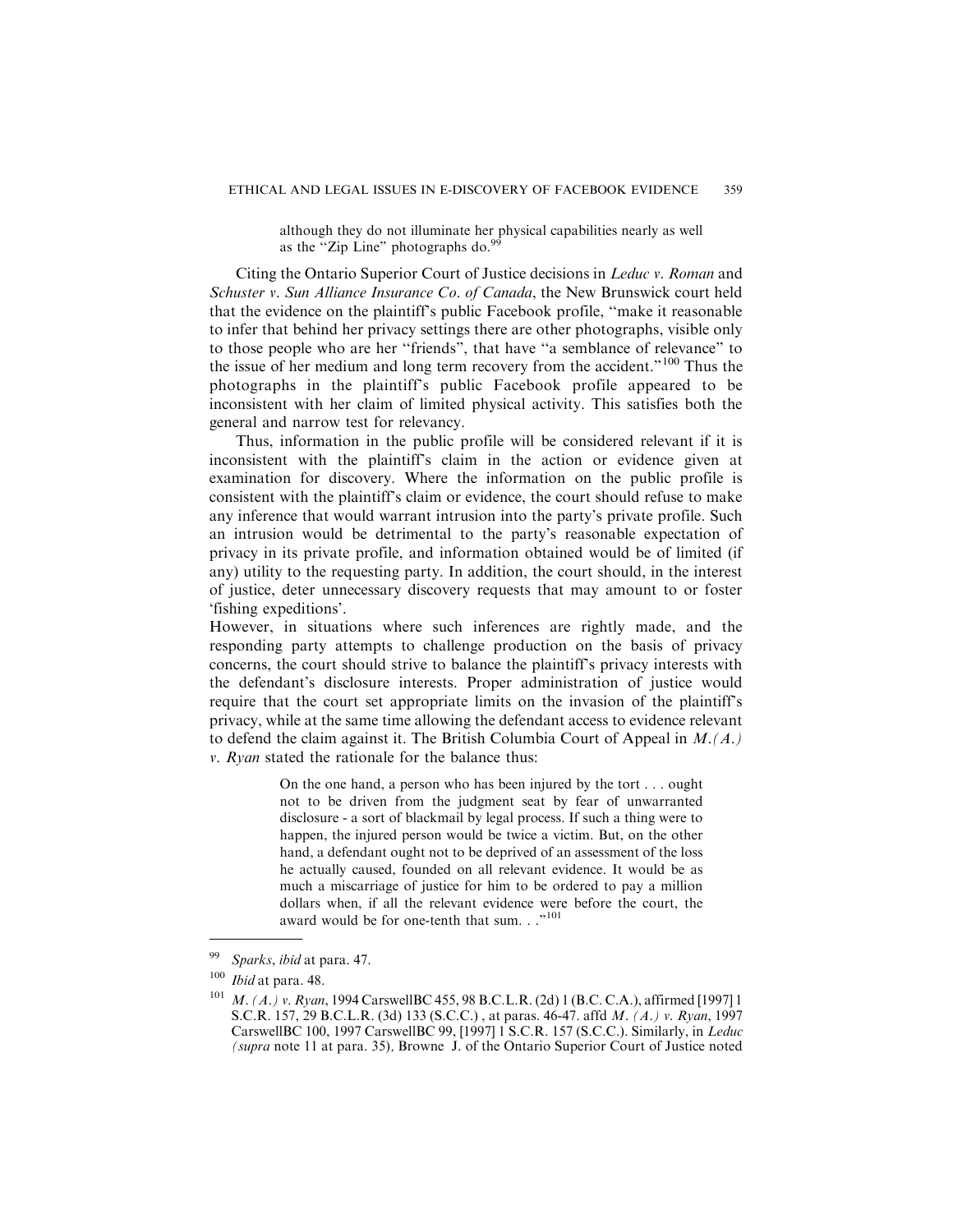Thus in considering the privacy concerns raised by a party opposing the production of private electronic information from a Facebook account, the court should determine whether the probative value of the information sought is such that its disclosure would not infringe upon the party's reasonable expectation of privacy, or whether the information is so personal in nature that ''most right thinking Canadians would expect a reasonable expectation of privacy."<sup>102</sup> The court may also take into consideration the privacy interest of third parties who are not parties to the litigation.<sup>103</sup>

The problem with the application of a factual predicate approach in the situations discussed above is that the approach may be unworkable or of limited utility where the privacy setting in a party's Facebook account places limits resulting in the barest minimum of information available on the public profile from which an inference could be made. Where this is the case, the defendant may have to use the examination for discovery to cross-examine the plaintiff with a view to getting as much information as possible about the plaintiff's private Facebook profile. Admissions or evidence obtained in the process of such cross examination could be the most useful piece of evidence to support a motion for production of evidence in the private profile.

Further to that, the absence of relevant evidence in a party's public profile from which an inference could be made may not necessarily prevent the application of the factual predicate approach. There may be situations where the nature of the claim, the fact that the plaintiff has put his physical or mental condition in issue, coupled with evidence admitted by the plaintiff, may justify the application of the factual predicate approach. Two provincial court decisions in Canada support this assertion. In McDonnell v. Levie,  $^{104}$  a personal injury action before the Ontario Superior Court of Justice, the plaintiff alleged that injuries sustained in a motor vehicle accident resulted in permanent loss of physical, mental and psychological functions, and thus permanently diminished her enjoyment of life. At the examination for discovery, the plaintiff confirmed ownership of a Facebook account where she posted pictures of herself. When prompted, she testified that she could not immediately recollect whether the pictures in her Facebook account would show her engaged in physical activities prior to the accident, but asserted that the injuries from the accident had continued to limit her physical activities. The issue in this motion was whether a

<sup>&#</sup>x27;'[t]o permit a party claiming very substantial damages for loss of enjoyment of life to hide behind self-set privacy controls on a website, the primary purpose of which is to enable people to share information about how they lead their social lives, risks depriving the opposite party of access to material that may be relevant to ensuring a fair trial."

<sup>102</sup> Carter v. Connors, 2009 NBQB 317, 2009 CarswellNB 728, 2009 CarswellNB 632 (N.B. Q.B.), at para. 38. See also Conrod, supra note 23.

<sup>&</sup>lt;sup>103</sup> In Fric, supra note 87, the Supreme Court of British Columbia ordered production of photographs on the plaintiff's Facebook profile with an instruction that the plaintiff may edit the photographs to protect the privacy of third parties appearing in the photographs.

<sup>&</sup>lt;sup>104</sup> 2011 ONSC 7151, 2011 CarswellOnt 15142 (Ont. S.C.J.) [McDonnell].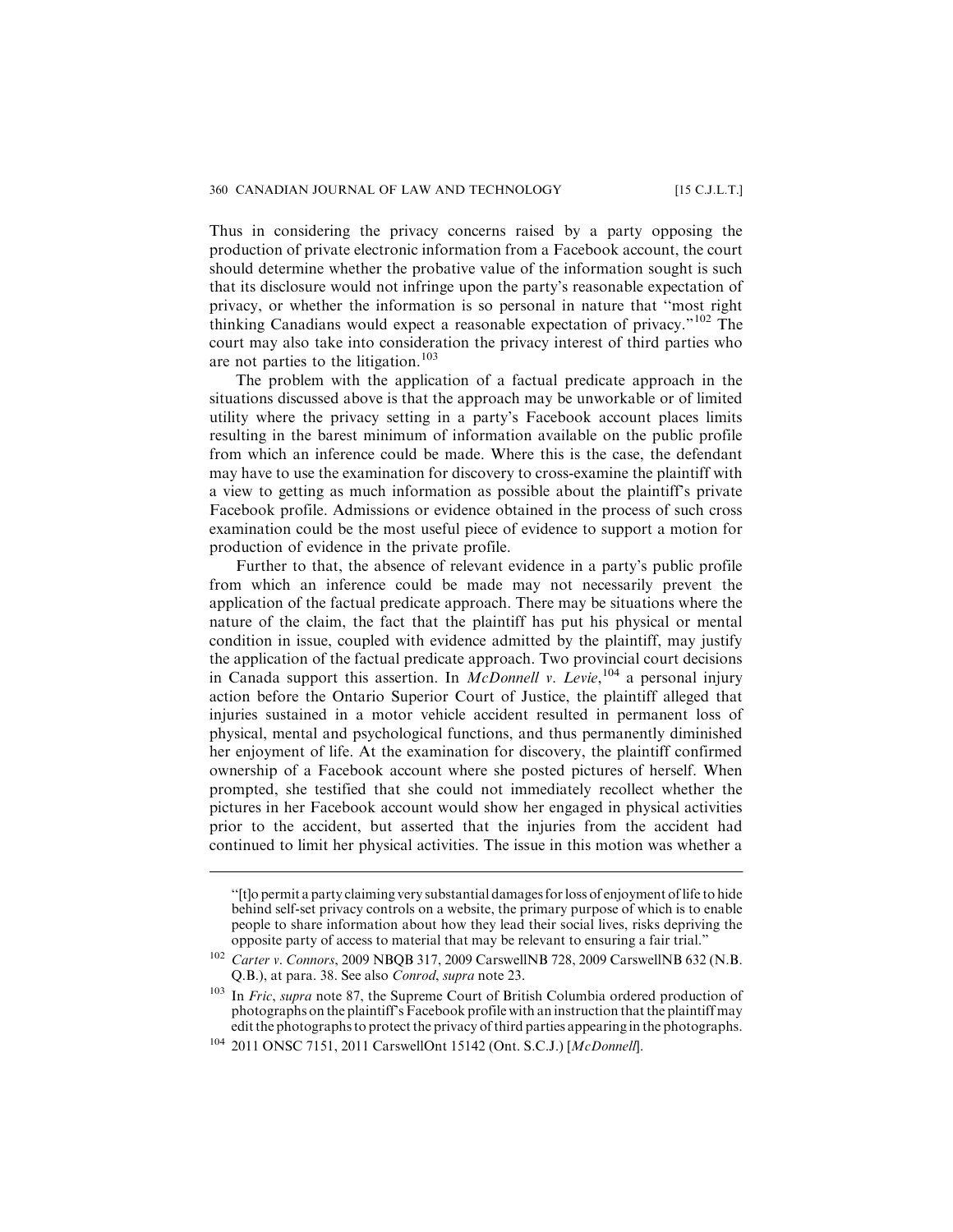production order should be issued against the plaintiff for the production of pictures from her Facebook account documenting her engagement in physical activities. The defence took the position that they are entitled to production of the pictures as they are relevant and probative. The plaintiff on the other hand opposed the motion on the ground that the defence had failed to show that there were relevant pictures on the Facebook account, and that the privacy of her Facebook account outweighed any probative value. Ruling on the motion, Arrell J. stated:

> ''Where the plaintiff puts her social enjoyment of life in issue and alleges various activities that she is unable to do then photographs of her social life and activities, before and after the alleged trauma, which she concedes are on her Facebook account, are produceable as having some semblance of relevance and should be part of her Affidavit of Documents. Whether they are ultimately produceable at trial will be a determination made by the trial judge." $10\frac{1}{5}$

A similar approach was adopted by the Supreme Court of British Columbia in *Fric v. Gershman.*<sup>106</sup> The plaintiff in that case, a recent law school graduate and articling student at the time, sued for damages arising from a motor vehicle accident which occurred in November, 2008 when she was in her first year of law school. At her examination for discovery, she testified to her participation in her law school's social and sport event ''Law Games" in December 2008 and that her participation was limited due to injuries from the accident. She also admitted to ownership of a Facebook account where she posted photographs, including those taken during her participation in the Law Games shortly after the accident. The plaintiff's public Facebook profile did not contain any photographs from the Law Games or any other relevant information from which an inference could be made about the content of the information in the private profile. In the absence of any relevant information from the public profile from which an inference could be made, the issue before the motion judge was whether to order production of the photographs on the private profile. Master Bouck examined case law on similar matters from other jurisdictions.<sup>107</sup> He noted that the plaintiff had put in issue her ability to participate in certain sports or recreational activities. Hence, photographs of the plaintiff's activities at the Law Games posted on the private portion of her Facebook profile were deemed relevant to the claim of physical impairment and social withdrawal which were in issue. Master Bouck ruled that the photographs ought to be disclosed.

It is interesting to note that the British Columbia court made the production order in Fric v. Gershman even in the absence of any information in the public Facebook profile warranting an inference. The decision was based on the fact

<sup>105</sup> McDonnell, ibid at para. 15.

<sup>106</sup> Fric, supra note 87.

 $107$  Leduc, supra note 11; Cikojevic, supra note 29; Morabito v. DiLorenzo, 2011 ONSC 7379, 2011 CarswellOnt 14825 (Ont. S.C.J.).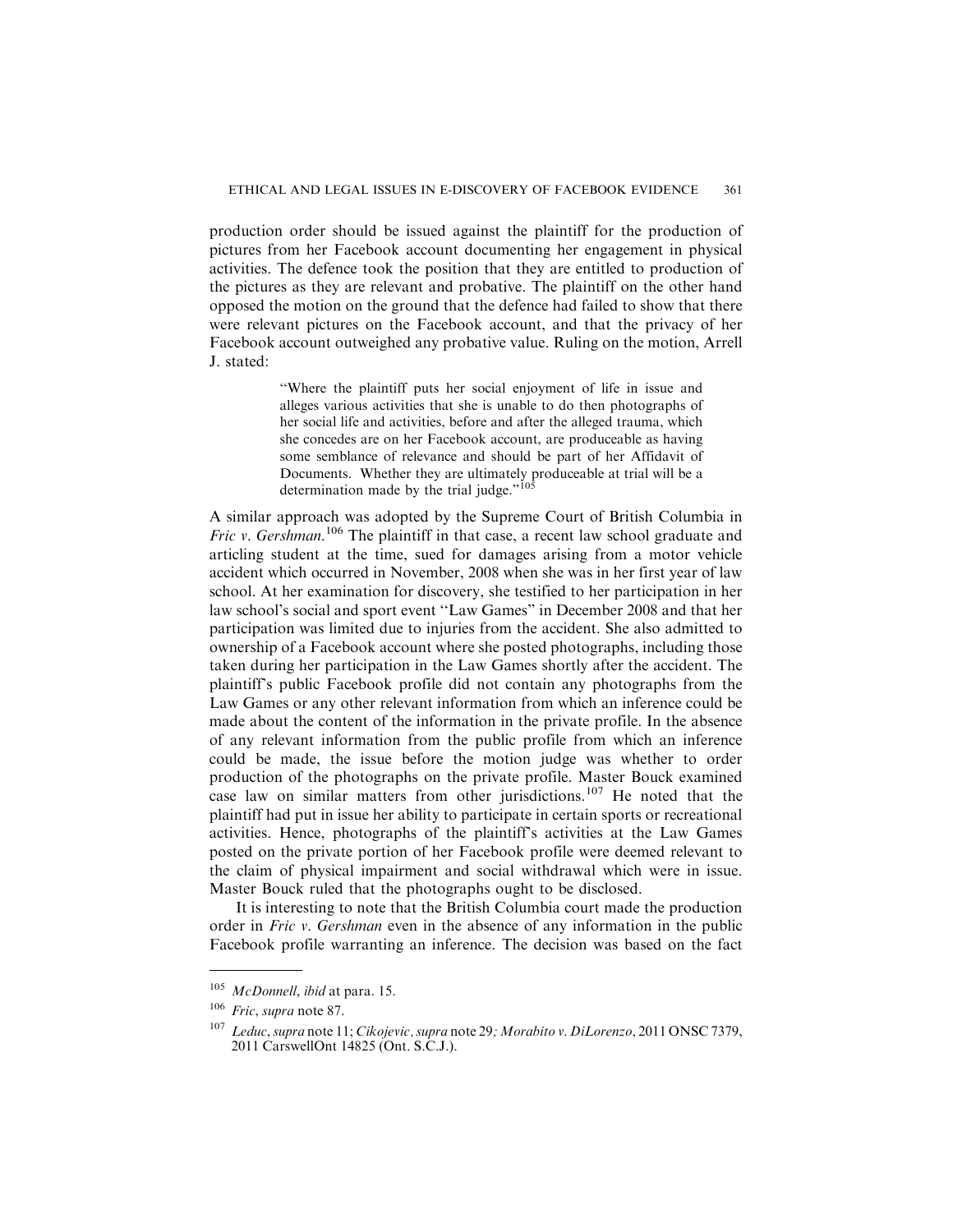that the plaintiff had put her physical activities in issue, coupled with fact of her evidence at discovery which seems to suggest or warrant an inference as to the existence of relevant evidence in her private Facebook profile.

This part of the paper has examined case law from provincial courts in Canada where various aspects of the factual predicate approach have been applied in one form or the other. The approach generally requires the existence of relevant evidence from the public Facebook profile to warrant an inference that there are relevant materials in the private profile. The factual predicate approach may also apply where the nature of the claim, the fact that the plaintiff has put his/her physical or mental condition in issue, coupled with evidence admitted by the plaintiff at examination for discovery support an inference of relevancy.

## **7. CONCLUSION**

Many ethical and legal issues arise in both formal and informal electronic discovery of Facebook evidence in civil litigation. Electronic discovery of Facebook evidence in civil litigation will continue to grow as the numbers of users of this social media platform continues to rise. Social media is constantly changing, and lawyers will continue to encounter challenging issues in applying existing rules of professional conduct to addressing existing and novel ethical issues relating to social media discovery.

It would be unrealistic to expect that extant ethical rules predating the advent of social media can adequately address the current ethical concerns arising from the practice of law in the age of social media. It is imperative that professional and regulatory bodies like the Canadian Bar Association and the Federation of Law Societies of Canada take adequate steps to comprehensively address these novel ethical issues through model social medial ethical guidelines for legal professionals.<sup>108</sup> This has been the approach in some jurisdictions in the United States.<sup>109</sup> In formulating these model guides, it is important to bear in mind that

<sup>&</sup>lt;sup>108</sup> The Lawyers' Insurance Association of Nova Scotia (LIANS) which administers professional liability insurance for lawyers in the Province of Nova Scotia recently published a social media ethical standard for lawyers in family law practice titled ''Family Law Standard #15: Electronic Information and Social Media". It states in part ''[a] lawyer must be aware of the ethical considerations involved with the use of social media, including but not limited to Facebook accounts and text messages and must advise a client not to do anything that a lawyer would consider dishonest or dishonourable, including secretly obtaining text messages and/or private Facebook information." (Lawyers' Insurance Association of Nova Scotia, ''Family Law Standard #15: Electronic Information and Social Media" (LIANS, 28 April 2017), online: <http://www.lians.ca/standards/family-law-standards/15-electronic-information-andsocial-media>.

<sup>&</sup>lt;sup>109</sup> See American Bar Association Section of State and Local Government Law, "Attorney Ethics and Social Media" (Paper delivered at the 2015 ABA Annual Meeting 30 July  $-2$ August 2015, Westin River North, Chicago IL); California Bar Commission on Professional Responsibility & Conduct, Formal Opinion #2004-166 (2004); Philadelphia Bar Association Commission on Legal Ethics & Professional Responsibility, Opinion